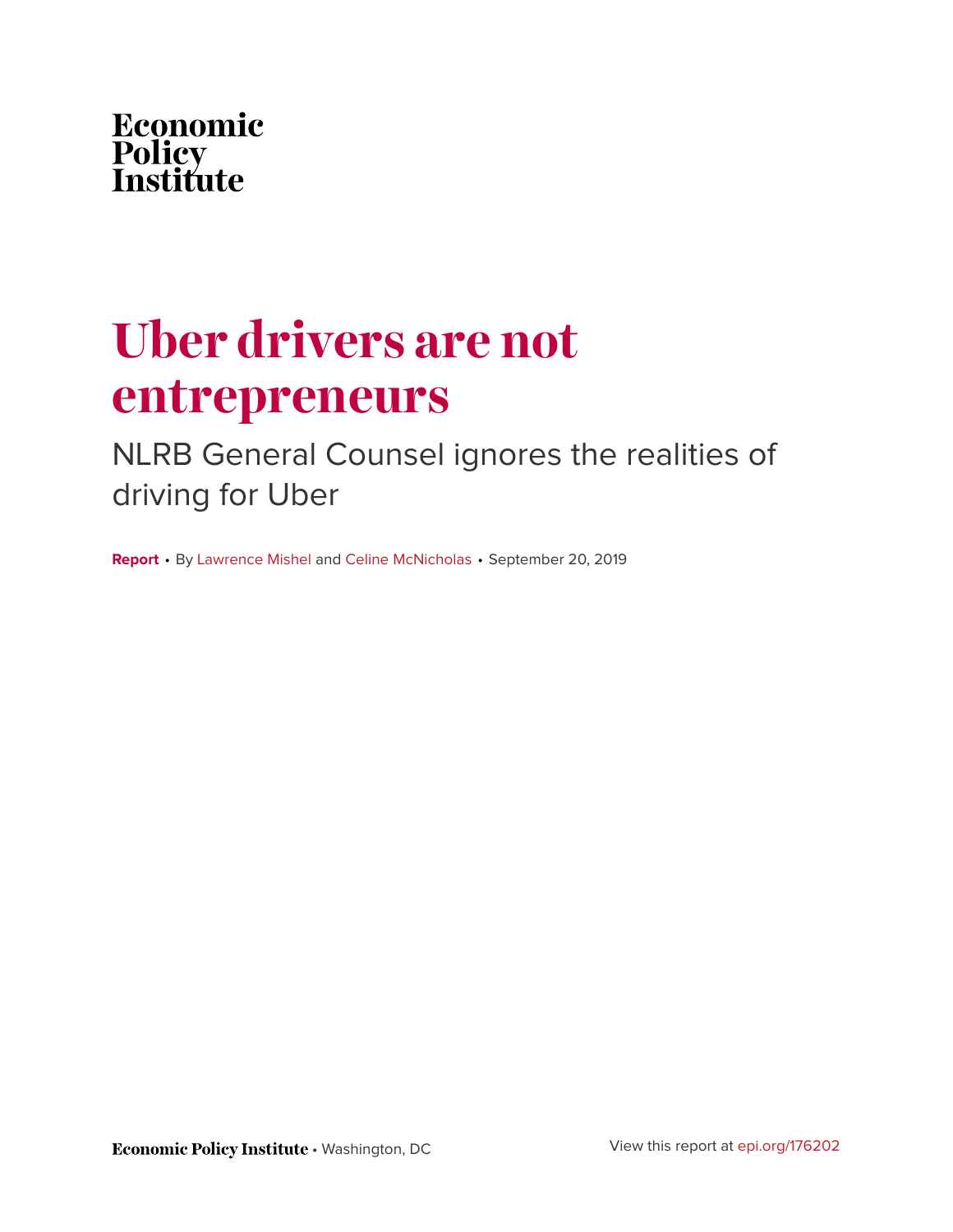**What this report finds:** An April 29 advice memo issued by the National Labor Relations Board's Office of the General Counsel (NLRB GC), arguing that Uber drivers should be classified as independent contractors, is defective. It overstates the realities of Uber drivers' "entrepreneurial freedom," understates Uber's control over its drivers, and discounts relevant analysis related to how Uber drivers are paid. It is only through cherry-picking facts and ascribing outsized weight to some factors that the GC reaches its erroneous conclusion. In reality, Uber drivers do not have the opportunities and autonomy that small business owners have:

- Uber drivers—who earn about \$9–\$10 an hour—can't expand revenues because they can't control prices or expand their customer base—the only thing they can do is drive more hours.
- Any boost in earnings as Uber drivers get more experience is minimal and stalls out after about two years. (According to research coauthored by Uber's chief economist, a driver with roughly two years of experience earns about 9% more than a novice driver with about three months of experience, and driving for an additional two years provides only a 1–2% further earnings bump. The earnings growth over the first two years is only minimally different from that of other workers.)
- Uber drivers are not able to choose their customers: drivers can't pick their riders (they are penalized for rejecting trips).
- **Drivers do not even have basic control over how they** deliver rides—drivers can be penalized for picking inefficient routes (as per Uber's judgment).
- Uber drivers are "supervised" by semi-automated and algorithmic systems that track their acceptance rates, time on trips, speed, customer ratings, and other factors, and drivers can be "deactivated" based on these factors.
- **Because Uber charges riders a predetermined rate but** pays drivers based on actual miles covered and minutes spent, the company clearly has a financial incentive to control drivers.

The NLRB GC memo acknowledges that how Uber drivers are paid and other features suggest a lack of driver control (and thus align with an employee classification). But then the GC discounts these facts on the basis of drivers'

#### **SECTIONS**

- 1. [Introduction](#page-2-0) 2
- 2. [Rights guaranteed](#page-3-0) [under the NLRA](#page-3-0) • 3
- 3 [How the NLRB and the](#page-3-1) [courts have](#page-3-1) [determined employee](#page-3-1) [status](#page-3-1) • 3
- 4. [The realities of Uber](#page-4-0) [driving: A quick](#page-4-0) [overview](#page-4-0) • 4
- 5. [The GC's analysis of](#page-5-0) [the realities of Uber](#page-5-0) [driving gets the facts](#page-5-0) [wrong](#page-5-0) • 5
- 6. [Conclusion](#page-14-0) 14

[Acknowledgments](#page-15-0) • 15 [Endnotes](#page-15-1) • 15 [References](#page-17-0) • 17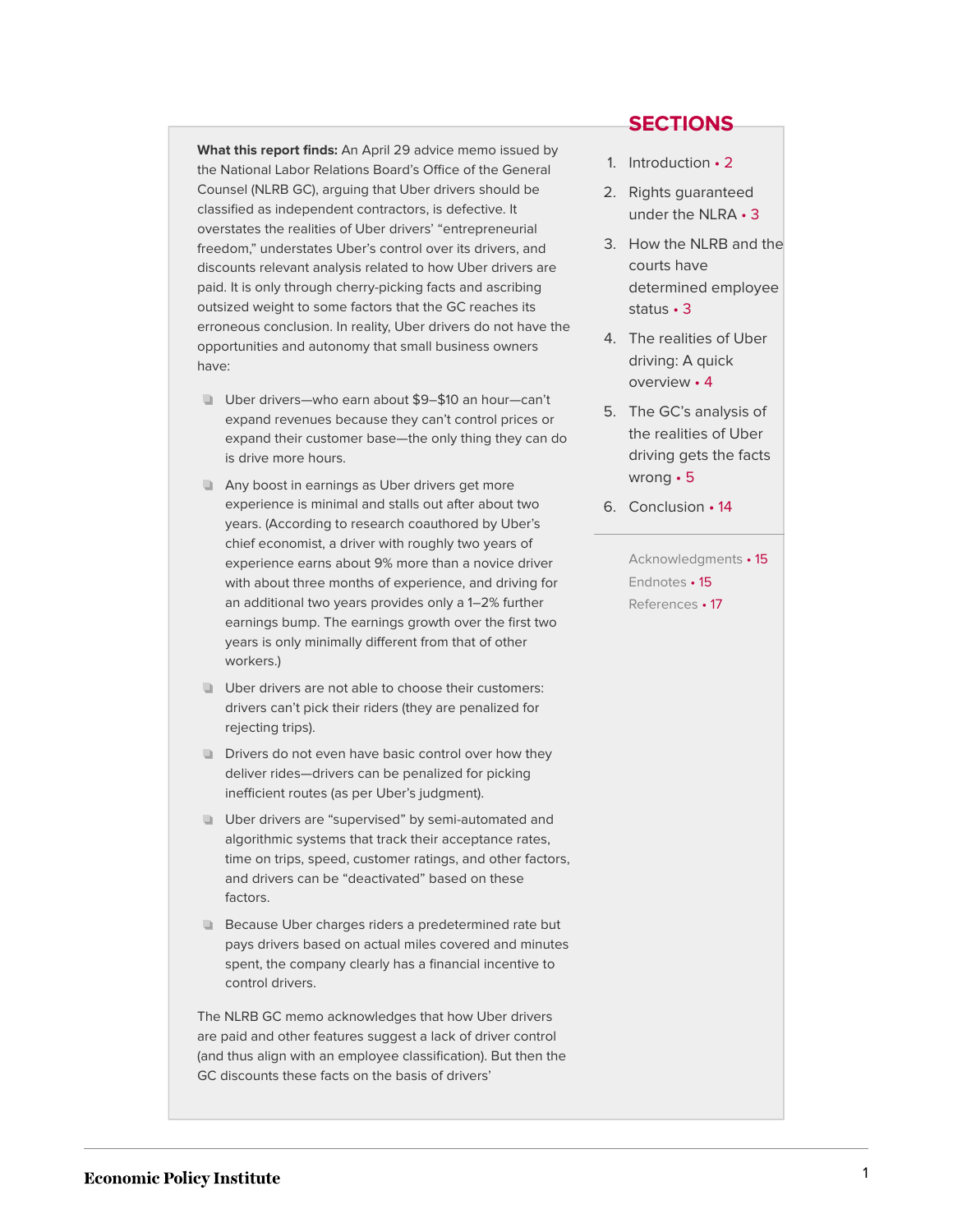"entrepreneurial freedom"—claiming that drivers can, at any time, work for a competitor like Lyft or pursue a different venture altogether. This is illogical since almost every parttime worker has the freedom to moonlight or pursue a new venture. Uber drivers should be classified based on how they relate to Uber.

**Why it matters:** The NLRB is the federal agency that enforces the National Labor Relations Act (NLRA). The GC's determination effectively robs Uber drivers of the rights under the NLRA to engage in collective action—such as organizing a union or collectively bargaining—to improve their working conditions. Although the memo specifically covers Uber and UberX drivers, it serves as guidance for the Board's treatment of similarly situated workers and employers.

What we can do about it: Insist that the agencies charged with enforcing the nation's labor and employment laws conduct fair, fact-based inquiries when determining worker classification status. Such inquiries must recognize that companies assigning work via an app should be treated no differently than those assigning work the traditional way. Using technology to assign and direct work should not enable companies to avoid compliance with workplace protections.

### <span id="page-2-0"></span>**Introduction**

In April 2019, the Office of the General Counsel (GC) of the National Labor Relations Board (NLRB) issued an "advice memo" addressing the issue of independent contractor versus employee classification for internet-based service firms (IBSFs) (NLRB GC 2019). Under the National Labor Relations Act (NLRA), only workers who are classified as employees have the right to form or join unions or to engage in collective bargaining or other efforts to improve their working conditions. Independent contractors are not covered by the NLRA and therefore do not have the rights and protections it grants employees. The NLRB is the federal agency that enforces the NLRA. Employees whose rights under the NLRA are violated must rely on the NLRB's Office of the General Counsel to represent them (they can't bring their own case to court, i.e., they have no "private right of action").

That is why the GC's advice memo is so significant. The GC's advice memo—which is not reviewable—sets forth the General Counsel's position that workers who drive for the ondemand transportation service company Uber are independent contractors, not employees. This determination denies Uber drivers coverage under the NLRA, effectively robbing them of the right to engage in collective action, such as organizing a union or collectively bargaining, under the current general counsel. And, although the memo specifically covers Uber and UberX drivers, GC advice memos are released to show how the GC analyzes certain facts, and thus in effect serve as guidance on the Board's treatment of similarly situated workers and employers.

In order to deny Uber drivers NLRA protections, the general counsel's advice memo misstates and manipulates the facts and bends the law. Namely, the GC's advice memo overstates the realities of Uber drivers' "entrepreneurial freedom," understates the degree of control Uber has over its drivers, and discounts relevant analysis related to how Uber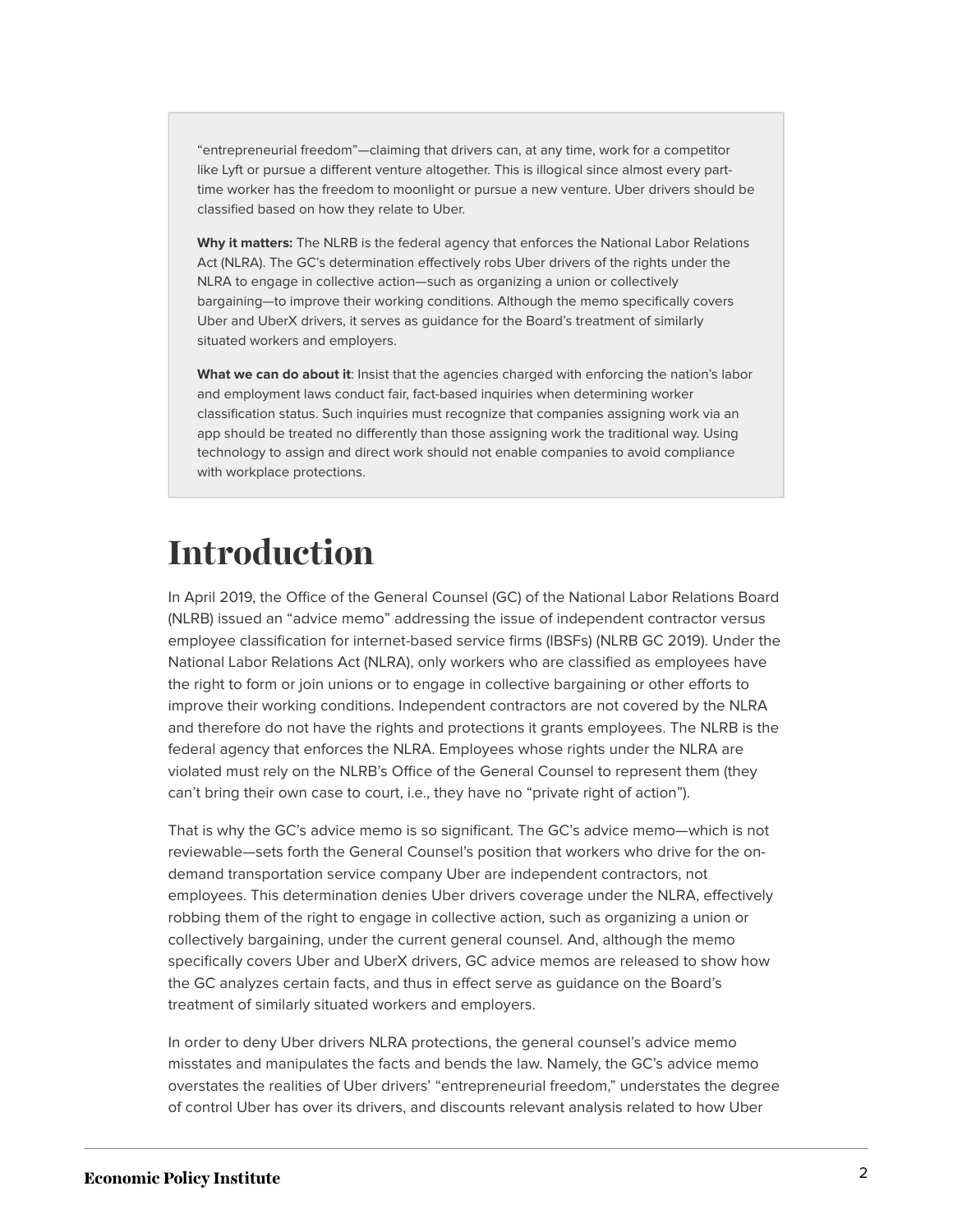drivers are paid. It is only through cherry-picking facts and ascribing outsized weight to some factors that the office of the GC reaches its erroneous conclusion.

In this report, we first review the law surrounding questions of employee status under the NLRA. We then examine the realities of digital platform driving—specifically for Uber drivers. Finally, we demonstrate that applying relevant facts to the law governing classification demands that drivers providing personal transportation services using an employer's app-based program be covered employees for purposes of the NLRA.

# <span id="page-3-0"></span>**Rights guaranteed under the NLRA**

<span id="page-3-2"></span>Congress enacted the NLRA in 1935. Under the NLRA, employees have the right to join a union and bargain collectively. But the act provides protections beyond this as well. Workers covered by the NLRA may engage in "concerted activities for the purpose of...mutual aid or protection," regardless of whether they are union-related.<sup>[1](#page-15-2)</sup> This means that workers' efforts to improve wages and working conditions can be protected even in nonunion workplaces. Recently, there have been a number of examples that demonstrate the power of workers' collective action. Google workers walked off the job in protest of the company's handling of sexual harassment, and the company changed its policy of forced arbitration of these cases (Campbell 2019; Rhinehart 2019). Fast-food workers have also participated in strikes to fight for \$15 per hour and for a union (NELP 2018). The NLRA protects such actions, prohibiting employers from firing workers in retaliation for exercising their rights under the act.

Most private-sector workers are covered by the NLRA. However, there are some notable exceptions. For example, it does not cover certain agricultural and domestic workers. The Taft-Hartley Act of 1947 amended Section 2(3) of the NLRA to exclude independent contractors from coverage.<sup>[2](#page-15-3)</sup>

### <span id="page-3-3"></span><span id="page-3-1"></span>**How the NLRB and the courts have determined employee status**

<span id="page-3-8"></span><span id="page-3-7"></span><span id="page-3-6"></span><span id="page-3-5"></span><span id="page-3-4"></span>Whether a worker is an employee or an independent contractor is a threshold question in labor and employment law. $^3$  $^3$  The NLRB has considered the issue in countless cases. The Supreme Court has long held that the determination of whether a worker is a covered "employee" or an exempt "independent contractor" under the NLRA is governed by "common-law agency" principles. $^{\text{4}}$  $^{\text{4}}$  $^{\text{4}}$  In a seminal 1968 opinion, the Court stated that "there is no shorthand formula or magic phrase that can be applied to find the answer."<sup>[5](#page-15-6)</sup> Rather, "all of the incidents of the relationship must be assessed and weighed with no one factor being decisive.<sup>[6](#page-15-7)</sup> What is important," the Supreme Court explained, "is that the total factual context is assessed in light of the pertinent common-law agency principles." The Supreme Court has been quided in its analysis by the multifactor test articulated in the Restatement (Second) of Agency § 220 (1950).<sup>[7](#page-15-8)</sup>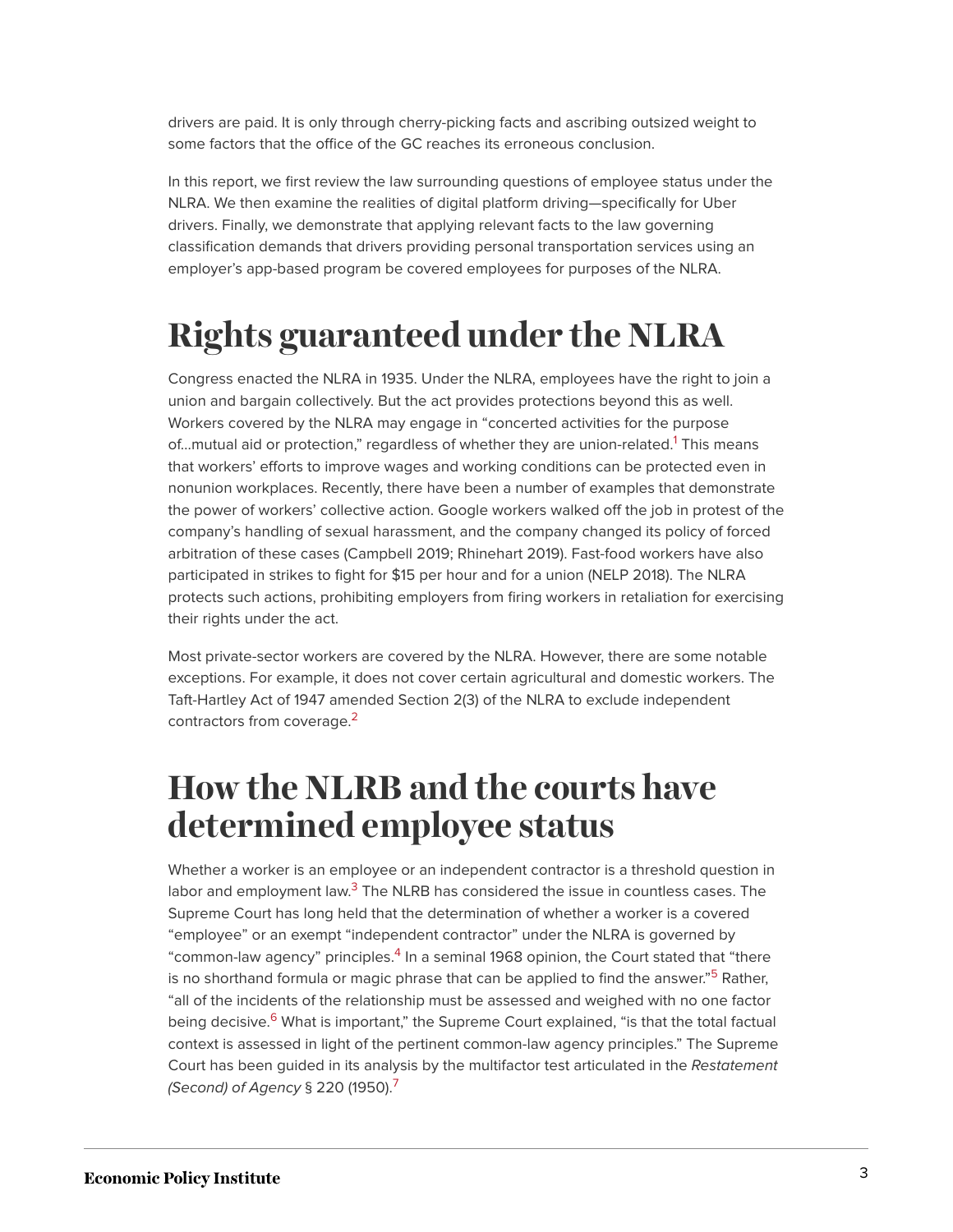In recent years, the NLRB has examined the issue of employment status in a series of cases involving FedEx drivers. In several cases, the Obama Board followed the longsettled law and applied the common-law factors to reach the conclusion that these drivers were employees for purposes of the NLRA. However, the District of Columbia Circuit found otherwise.

<span id="page-4-1"></span>The D.C. Circuit reached its conclusion that FedEx drivers are not employees under the NLRA by moving from the traditional discussion of an employer's right to control (the right to direct how, where, and when a worker does her job) to a "more accurate proxy: whether the putative independent contractors have 'significant entrepreneurial opportunity for gain or loss."<sup>[8](#page-15-9)</sup> While the D.C. Circuit explicitly stated that all common-law considerations remain in play, it held that an "animating principle" by which to evaluate those factors is "whether the position presents the opportunities and risks inherent in entrepreneurialism."<sup>[9](#page-15-10)</sup>

<span id="page-4-2"></span>In its 2014 decision in  $FedEx$ , the Obama Board reaffirmed its commitment to the "nonexhaustive common-law factors enumerated in the Restatement (Second) of Agency." The Board specifically declined to adopt the entrepreneurial-opportunity animatingprinciple inquiry the D.C. Circuit had advanced, reasoning that to do so "would mean a broader exclusion from statutory coverage than Congress appears to have intended."<sup>[10](#page-15-11)</sup>

<span id="page-4-3"></span>However, in 2017, the D.C. Circuit again embraced the entrepreneurial opportunity analysis. And, in January 2019, the Trump NLRB overruled the 2014 FedEx decision in SuperShuttle DFW, Inc. Specifically, the Trump Board expressly adopted the D.C. Circuit's decision approach and held that an "important animating principle by which to evaluate those [multiple common-law] factors…is whether the position presents opportunities and risks inherent in entrepreneurialism." [11](#page-16-0)

<span id="page-4-4"></span>Board member Lauren McFerran's dissent offers a comprehensive critique of the issues with the majority's approach in SuperShuttle, namely that it cannot be reconciled with Supreme Court and Board precedent since entrepreneurial opportunity is not at the core of the common-law agency test of employee status. Nevertheless, in his April 2019 advice memo, the NLRB's GC uses the SuperShuttle analysis to deny NLRA protections to drivers for the internet-based service firm Uber. In essence, the Trump NLRB and its GC have advanced a new analysis emphasizing entrepreneurial opportunity while continuing to erroneously label the analysis the traditional common-law test.

Regardless of whether the SuperShuttle decision employs the appropriate analysis for evaluating employee vs. independent contractor status, the GC's advice memo is wrong in its application of the facts to conclude that Uber drivers have entrepreneurial opportunity.

### <span id="page-4-0"></span>**The realities of Uber driving: A quick overview**

Uber advertises to drivers that they will work for themselves. Driving for Uber is flexible, with the driver in control, according to the company's website. Interested drivers just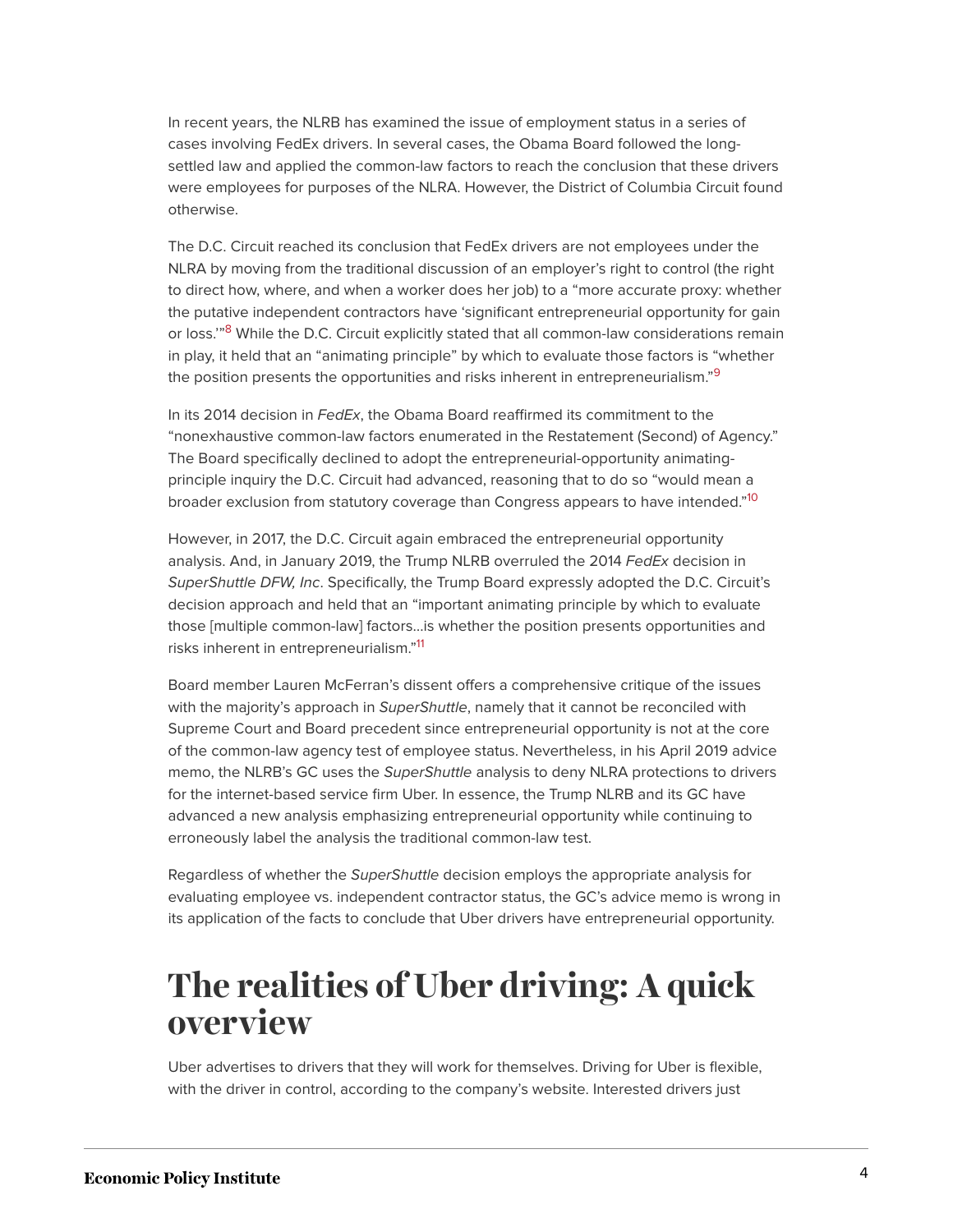download the driving app and complete a "sign-up" process that requires only that drivers have a valid driver's license and insurance and "complete a background screening." The company states that drivers set their own hours and may "cash out" after each trip (up to five times per day on the app). Uber brands itself as merely a technology platform that allows drivers to find earning opportunities for their own entrepreneurial endeavors (Uber 2019a).

However, in reality, Uber drivers' work experience is quite different. Drivers have no say on setting fares, on what they are paid, or on the commissions the company takes. Drivers are not shown the passenger's destination or how much they could earn on a fare before being asked to accept a ride request, and they have limited say on whom they choose to have as customers (Rosenblat 2018a).

Drivers are not even able to choose the route to take—Uber reserves the right to retroactively adjust the fare if it decides that an inefficient route was taken (Rosenblat and Stark 2016; U.K. Judiciary 2016). And Uber also exerts control over drivers through an automated rating system based on passenger ratings. Tools like the fare and rating systems serve as "algorithmic managers," nudging drivers to act in certain ways and penalizing them when they don't. For example, in certain services on Uber's platform, if drivers fall below 4.6 stars on a 5-star rating system, they may be "deactivated"—never "fired." So some drivers tolerate bad passenger behavior rather than risk losing their livelihoods because of retaliatory reviews (Rosenblat 2018b). Given that a driver's low rating (as unilaterally defined by Uber) may lead Uber to deactivate them from the app (i.e., fire them), drivers do not have the independent control typically associated with a small business owner.

<span id="page-5-1"></span>In fact, a full rendering of the realities of driving for Uber (or the competing on-demand transportation service company Lyft) eliminates any commonsense understanding of such work as self-employment or as running an independent business. Uber drivers' control over earnings opportunities primarily boils down to deciding how many hours they drive.<sup>[12](#page-16-1)</sup> Beyond that, drivers lack entrepreneurial opportunity—the basic ability to improve their earnings by expanding their business and their earnings—and control over their work.

### <span id="page-5-0"></span>**The GC's analysis of the realities of Uber driving gets the facts wrong**

As noted earlier, the NLRB general counsel relies on the legal analysis in the Board's recent decision in SuperShuttle to deny NLRA coverage to Uber drivers. In SuperShuttle the Board concluded that an "important animating principle by which to evaluate those [multiple common-law factors]…is whether the position presents the opportunities and risks inherent in entrepreneurialism." Adopting this reasoning, the GC finds that Uber drivers have significant entrepreneurial opportunity by virtue of their "near complete control of their cars and work schedules" and their freedom to "choose log-in locations and to work for competitors." The GC finds particularly compelling the notion that drivers have "unlimited freedom to look elsewhere for better earnings," arguing that this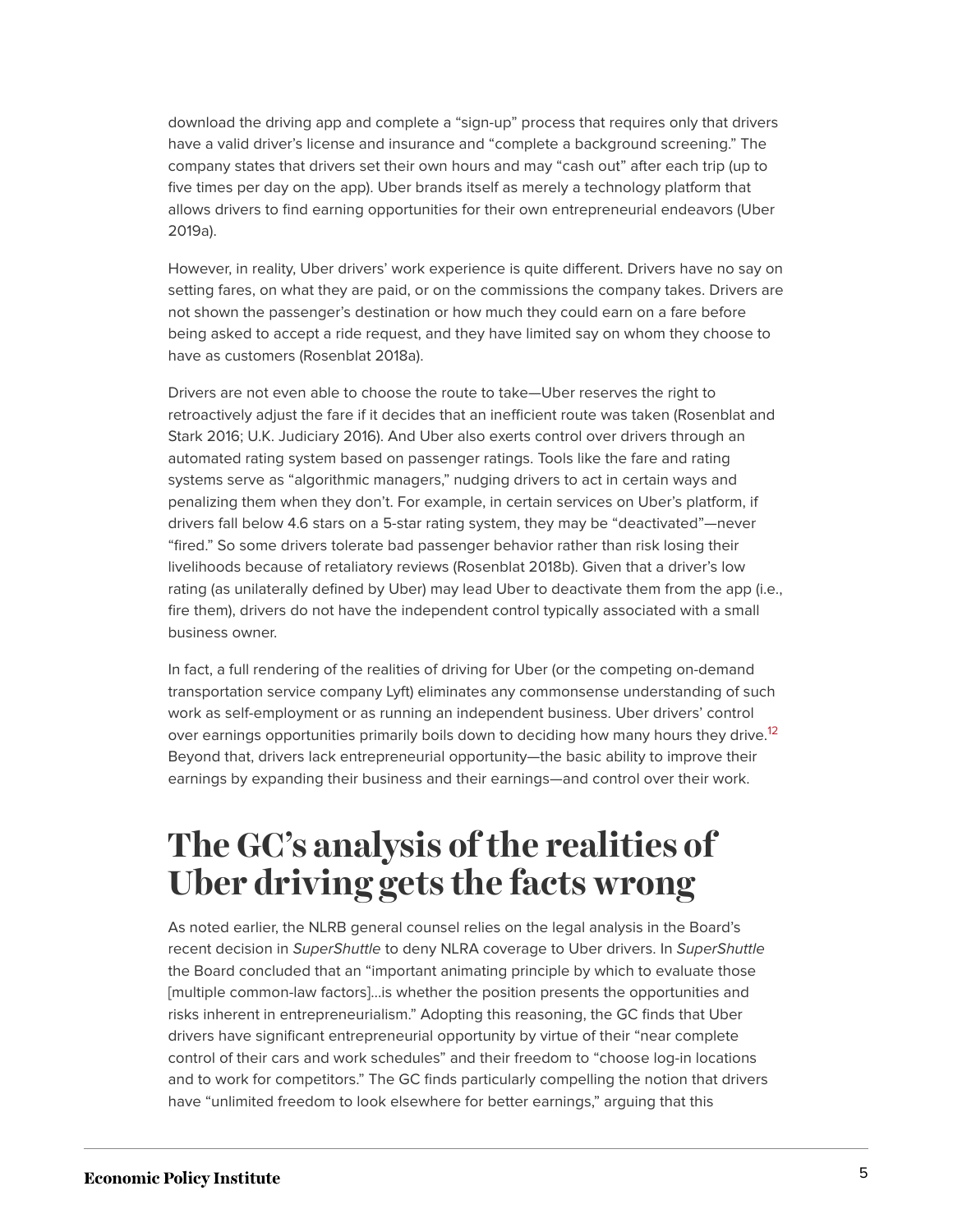consideration "minimized the impact that certain other features of the Uber system would otherwise have on their entrepreneurial opportunity." Essentially, the GC finds that the fact that drivers can search for better earnings from driving for other transportation network companies (TNCs), or can seek another venture, outweighs Uber's control of fare-setting and prohibition on subcontracting their work—constraints that clearly limit drivers' freedom. This logic is confounding since all employees not bound by noncompete agreements or other contractual arrangements may look elsewhere for better earnings or to start a new venture. Setting aside whether the Board majority's approach in SuperShuttle is correct under the law, the GC memo is wrong on the facts.

#### **Uber drivers have no control over prices**

The GC memo claims that Uber drivers have entrepreneurial opportunity. Common understanding of entrepreneurial driving involves the opportunity to expand revenues. However, Uber drivers are blocked from employing all the traditional tools one uses to expand revenues, starting with prices. Uber drivers have no say on prices because Uber calls all the shots. As the GC memo notes, "Uber sets baseline fares (subject to a driver's contractual right to negotiate a lower fare)." Uber unilaterally sets rates and has the power to change the fares, and it repeatedly alters the fares passengers pay, what drivers are paid, and the commissions it takes (Rosenblat 2016).

In 2016 Uber even altered the whole pricing regime from a time and distance standard to "upfront pricing" that now severs the connection between passenger fares and driver earnings. Driver earnings used to be a share of the fares: Uber took a flat fee plus a percentage commission and the remainder went to the driver. Now the fare is set by Uber up front and the driver is paid based on time and distance driven (this is explained in Rosenblat 2018a, 121–125).

### **Uber drivers cannot increase revenues by expanding their customer base**

<span id="page-6-0"></span>In addition to having no say over prices, Uber drivers are prohibited from expanding their own revenue by building a customer base. Uber prohibits drivers from collecting rider logistical information (e.g., names, phone numbers, addresses, etc.) or contacting riders, eliminating the possibility of marketing for repeat rides.<sup>[13](#page-16-2)</sup> Even if drivers were somehow able to market themselves to obtain more customers, such efforts would have no impact on earnings as potential passengers cannot select a particular driver through the Uber app. The company completely controls the matching of passengers to drivers.

The right to subcontract has traditionally been a significant factor in determining a worker's classification as an independent contractor. However, Uber prohibits subcontracting, as the GC memo acknowledges: "Drivers could not subcontract their work" (NLRB GC 2019, 7). This limitation obviously constrains a driver's ability to expand revenue as the driver cannot provide services to a potentially enlarged customer base. Even if a driver could develop a larger customer base through marketing (which is a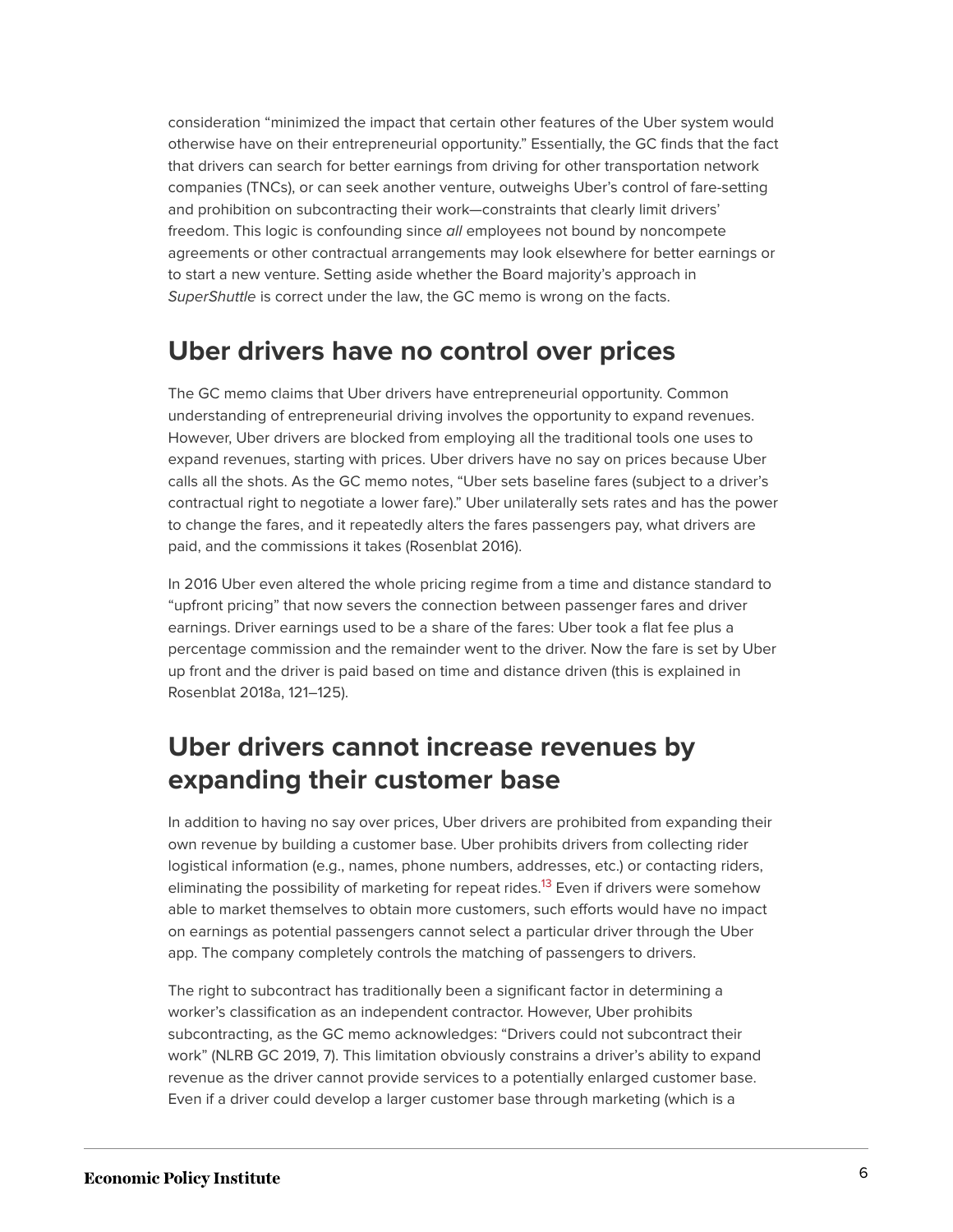fiction), it is not possible to expand the driver's "business" capacity via a fleet of cars serving an enlarged market since a driver cannot allow another driver to use his or her Uber account.

In fact, aside from putting in more hours, the only plausible ways drivers can improve revenues is through customer tipping, picking when and where to drive, and other driving strategies that in reality have little impact on overall earnings.

#### **Uber drivers can't expand revenues through enhanced services leading to tipping**

A driver's ability to enhance his or her own revenue by providing additional services (e.g., a phone charger, bottled water, etc.) was limited by the constraints on tipping initially imposed by Uber. Until 2017, Uber prohibited tipping. Now, Uber provides for tipping in the app. However, the company limits the amount a rider can tip a driver—capping tips at 200% the cost of the ride (K. Wong 2018). It is difficult to understand how these controls on a driver's earnings ability support a finding of independent contractor status.

#### **Uber drivers cannot expand earnings through experience and strategic driving**

Another indicator that Uber drivers lack entrepreneurial opportunity is their demonstrated limited ability to expand earnings through better strategies and experience. This is shown in an academic paper on gender equity of Uber driver earnings, co-authored by Uber's chief economist. The paper quantifies the value of experience and argues that earnings rise through experience. As the authors note:

Indeed, there is much to learn being a driver on Uber. Uber pays according to a fixed formula, but many of the parameters of the formula (wait time, accepts-topickup distance, trip distance, speed, surge multiplier and incentive payouts) are within the driver's control. For example, drivers can indirectly affect the surge multiplier and wait times by choosing where and when to work and directly affect their driving speed by simply driving faster. As drivers work more, they can begin to learn optimal driving behaviors to maximize earnings. (Cook et al. 2018, 20)

But the findings in the paper actually show that Uber drivers have a limited ability to raise their earnings, i.e., that there is a pretty low and fixed ceiling on Uber driver earnings.

Cook et al. (2018, 22) note that "[a]ny experience premium results from learning and increased driver productivity," meaning we can assess the ability of drivers to expand their business by examining how hourly earnings rise with experience.

The paper estimates the growth of earnings as drivers move from having provided less than 100 trips to providing 100–500, 500–1,000, 1,000–2,500, and over 2,500 trips, based on an analysis of the earnings growth of 120,000 Chicago drivers over time. For full-time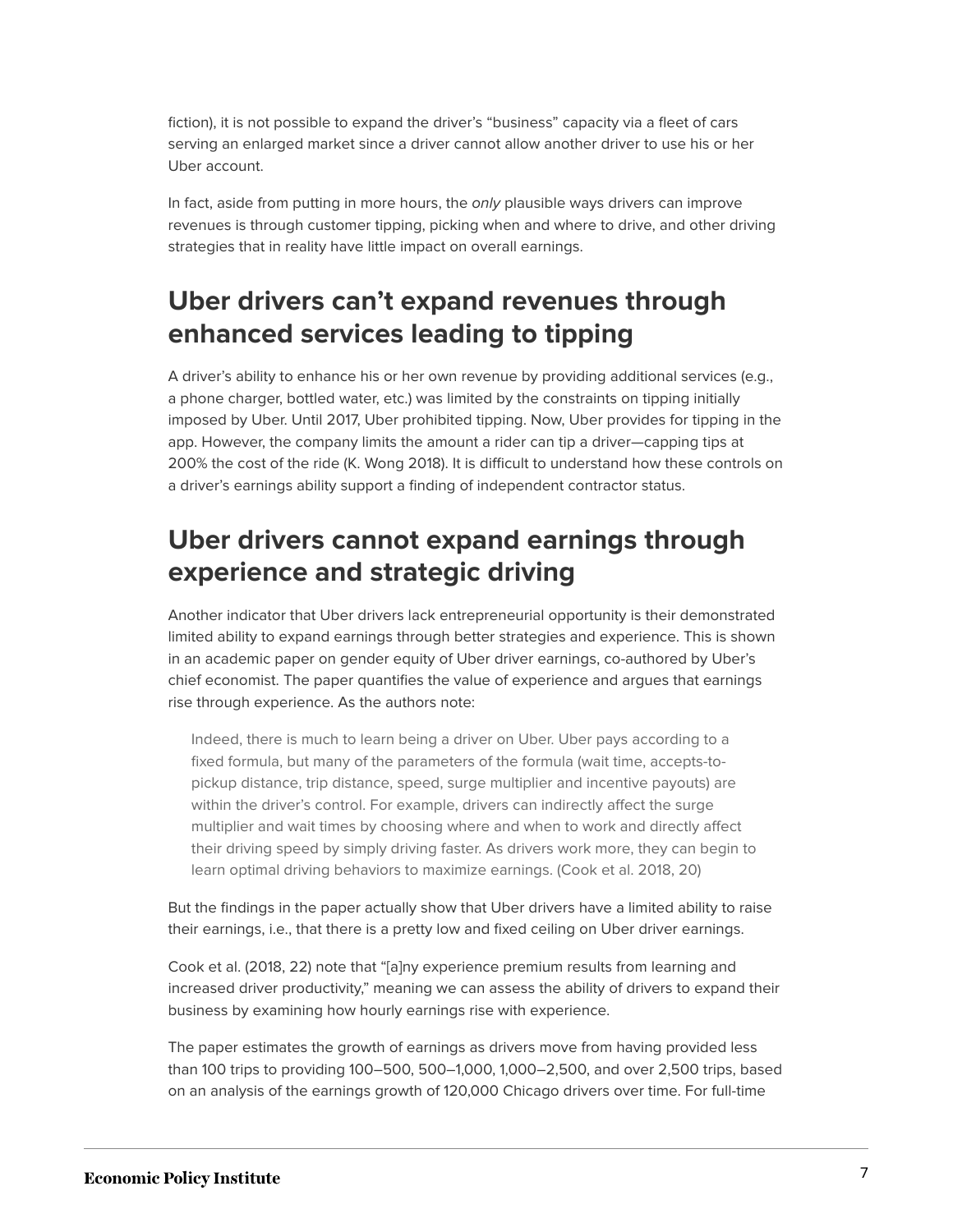<span id="page-8-0"></span>drivers, the analysis is equivalent to comparing the earnings of those who have been driving for three months, eight months, 18 months, and more than 25 months relative to those who have driven for a month or less.<sup>[14](#page-16-3)</sup>

The basic finding is that a driver who has completed more than 2,500 trips (i.e., a driver who has at least 25 months of experience) earns 9.0% more (in non-inflation-adjusted dollars) than a driver who has completed 100–500 trips (an average of three months experience).<sup>[15](#page-16-4)</sup>

<span id="page-8-2"></span><span id="page-8-1"></span>A 9.0% non-inflation-adjusted earnings increase over about a two-year interval is not suggestive of entrepreneurial activity. It is even less impressive when one considers that workers, on average, improve their nominal (non-inflation-adjusted) earnings almost as much over a two-year period. The Federal Reserve Bank of Atlanta tracks how much the hourly earnings of different types of workers improve over a year's time (reflecting the overall growth in earnings and one more year of experience), providing a benchmark for comparison (Federal Reserve Bank of Atlanta 2019a).<sup>[16](#page-16-5)</sup> Over the same period as the Uber driver study, 2016–2017, earnings over a year grew 4.0% for job switchers, 3.9% for lowwage workers (those in the bottom 25% of the wage distribution), and 3.7% for prime-age workers. This earnings growth translates into earnings growth over two years of 8.2% for job switchers, 8.0% for low-wage workers, and 7.5% for prime-age workers. Thus, over their first two years of driving, Uber drivers improved their earnings (up 9.0%) just a percentage point or so more than what they otherwise would have gained in other employment (ranging from 7.5% to 8.2%). That is not much entrepreneurial opportunity.

And that limited earnings growth stalls after the first two years. A figure in the Cook et al. 2018 paper shows the growth of driver earnings as experience rises to 5,000 trips, indicating that earnings grow a minimal 1–2% as drivers double their experience from 2,500 trips to 5,000 trips, a further 25 months of experience for a full-time driver. This means that in their third and fourth years of driving, Uber drivers would see their earnings rise substantially more slowly than the earnings of other workers (who, as the Atlanta Federal Reserve Bank data show, see much more earnings growth each year).

Other estimates in Cook et al. 2018 allow us to assess the extent to which particular revenue-generating strategies boost earnings growth. For instance, when the driver's choice of work hours (when to drive) and where to drive are taken into account, the earnings after completing 2,500 trips compared with earnings after completing just 100–500 trips is reduced to 5.7%: This means that the choice of when and where to drive (including seeking "surges") provides a very limited return to experienced drivers of just 3.3% (the difference between 9.0% and 5.7%).<sup>[17](#page-16-6)</sup> The choice of "when" to drive provides a very limited 0.35% (i.e., less than 1%) boost to earnings after 2,500 trips (relative, again, to 100–500 trips).<sup>[18](#page-16-7)</sup>

<span id="page-8-4"></span><span id="page-8-3"></span>Cook et al. (2018, 24) also note that, "In addition to deciding where and when to drive, drivers can affect their earnings through strategic actions. We consider two such strategic actions: rejecting dispatches and canceling trips." It turns out, however, that "[c]ontrolling for time and geography, there is a negative impact on earnings of rejecting a dispatch or canceling a trip" (25). So driver strategies in selecting riders, to the extent that they are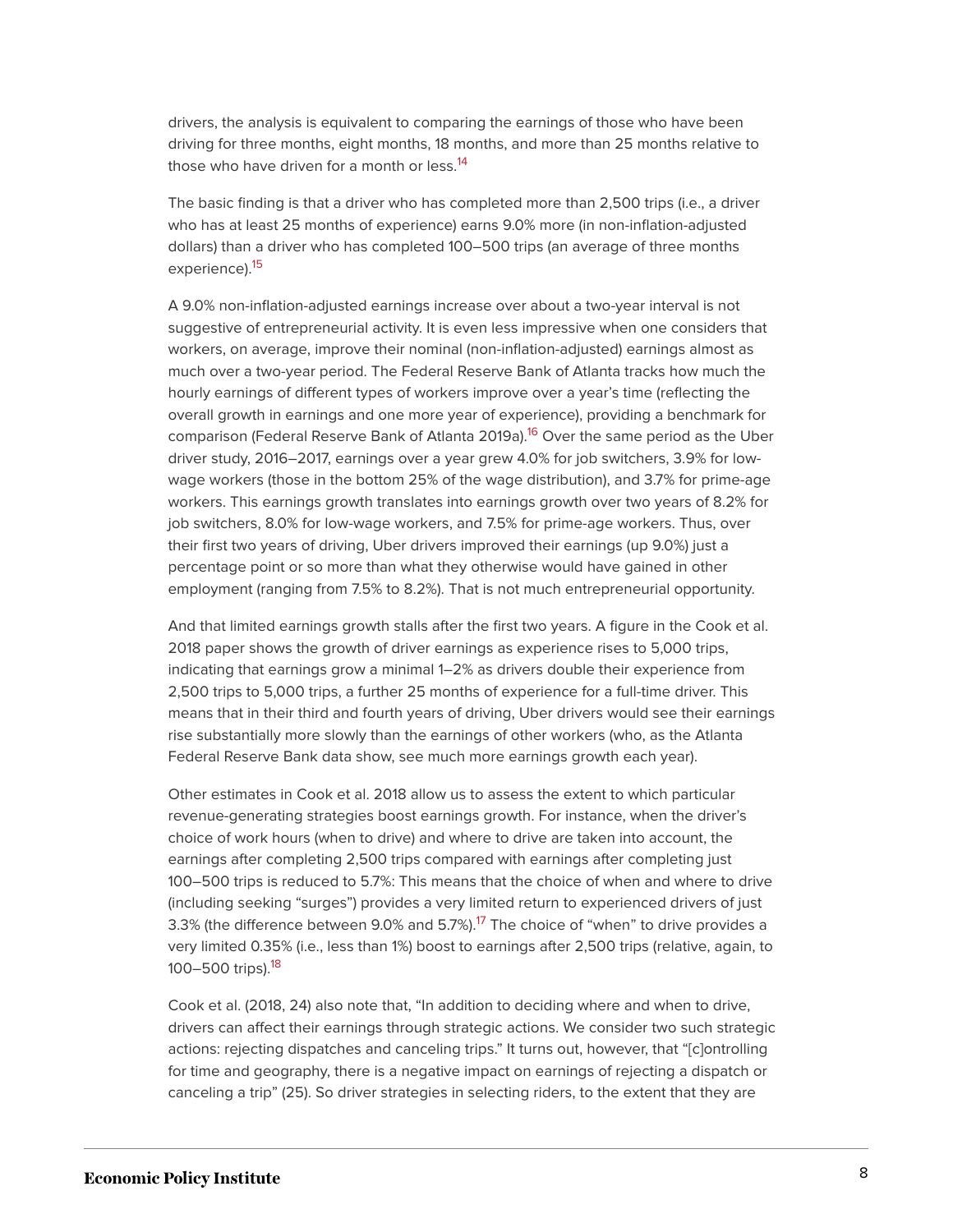available, do not even raise earnings. This research makes clear that driving faster or choosing routes that allow faster driving do not raise earnings either.

Learning how to do the job better—exercising the choices available to drivers—has only a limited impact on earnings for Uber drivers: A driver with roughly two years of experience earns about 9% more than a novice driver with about three months of experience, and driving for an additional two years provides only a 1–2% further earnings bump. Basically, each driver gets to choose how many hours to drive but otherwise drivers have no options for greatly expanding their business revenues once they learn the basics. Uber drivers do not have much opportunity to grow their hourly earnings.

#### **Uber drivers have little control over driving**

As the previous section showed, the realities of Uber driving are in no way aligned with any standard conception of what it means to be an entrepreneur. But the GC memo's misrepresentation of these realities extends to Uber drivers' autonomy. While the GC memo states that drivers have near complete control over their cars and "near-absolute autonomy in performing their daily work," the facts tell a different story: Drivers are denied the right to decide who to sell to, have limited ability to determine their own routes, and are essentially controlled by the company's automated tracking and rating systems.

It is difficult to argue that drivers actually control their cars when the company requires they accept a ride without informing them of the destination. In fact, "drivers are not shown the passenger's destination or how much they could earn on the fare" before being asked to accept a ride assignment: This is accomplished as Uber "enforces blind acceptance of passengers" through penalties or deactivation if drivers fail to have high acceptance rates (the share of rides offered that are accepted) and low cancellation rates (Rosenblat 2016). The GC memo acknowledges this, noting that drivers cannot "routinely reject trips based on expected profitability." Uber drivers could be locked out of the app temporarily for excessively rejecting trips. Until around 2016, an acceptance rate lower than 80–90% could be a basis for terminating a driver's relationship with Uber (NLRB GC 2019).

Drivers cannot readily turn down short rides, rides that are not close by (note that the time between dispatch and rider pickup costs time and vehicle expense and provides no revenue to the driver), or rides that go to destinations that will make it difficult to obtain a follow-up ride. When the app alerts a driver to a potential ride, the driver has a very short time—about 15 seconds—to respond as to whether they will accept the rider (Rosenblat and Stark 2016; Rosenblat 2018a). There is no other way to provide a ride through Uber (such as picking up someone hailing you on a street corner) other than this process that is governed by the algorithms and the app (Rosenblat and Stark 2016).

Nor do drivers have much flexibility in how they deliver services—not even in the route they choose to take: Uber reserves the right to retroactively adjust a fare if it determines that an inefficient route was taken. As the GC memo notes, "If a rider complained to Uber about the route taken and Uber determined, based on GPS data, that the route was inefficient, Uber would adjust the fare downward" (NLRB GC 2019). Uber has even added a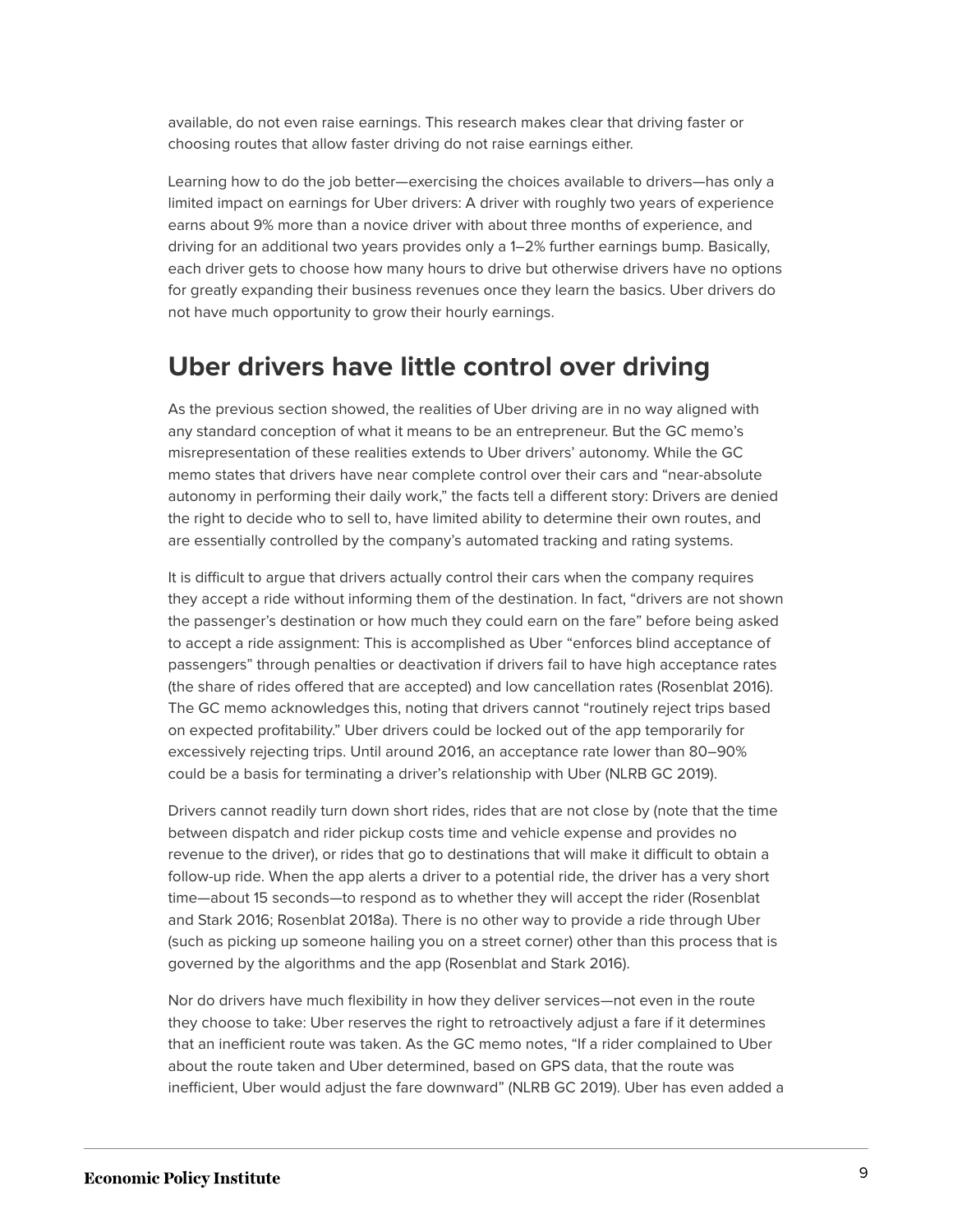new "Quiet Mode" option in Uber Black and Uber Black SUV that allows riders to request that the Uber driver not talk to them (Ghajar 2019; Cradeur 2019), an option drivers are required to offer and fulfill, underscoring how little autonomy drivers really have.

#### **Uber drivers** *are* **supervised**

The GC memo's misrepresentation of Uber drivers' realities also extends to their level of supervision. The GC memo falsely claims that Uber does not closely supervise drivers: "With regard to the 'supervision' factor, drivers operated without supervision by Uber. They did not report to supervisors and generally interacted with Uber agents only when a problem arose" (NLRB GC 2019).

Just because drivers do not talk to human supervisors does not mean they are unsupervised, as Rosenblat (2018a) amply documents. In reality, Uber "supervises" drivers through management functions accomplished through semi-automated and algorithmic systems. When drivers are on the app, the company heavily monitors their actions. Specifically, Uber tracks driver acceptance rates, time on trips, speed, driving acceleration, routes, and cancellation rates. Uber's customer rating system further allows the company to automate the evaluation of drivers. These factors may lead to a driver being "deactivated" or kicked off the app. In reality, the algorithm evaluates drivers and serves as Uber's management. Drivers, in fact, complain that they cannot get in contact with humans to answer questions and resolve issues.<sup>[19](#page-16-8)</sup>

### <span id="page-10-0"></span>**Uber drivers are 'entrepreneuring' at minimum wages—or less**

The earnings of Uber drivers are perhaps the most instructive consideration in the analysis of Uber drivers' entrepreneurial opportunity, though the NLRB's GC essentially ignores earnings in its evaluation. Hourly earnings of Uber drivers are very low (Mishel 2018). Once you deduct Uber's commissions (about a third or more of passenger fares), vehicle expenses, self-employment Social Security/Medicare taxes (15.3%, double that of a W-2 worker) and an allowance for a modest benefits package, an Uber driver earns a "wage" of \$9–10 an hour. This is lower than the earnings of 90% of all wage earners and below the minimum wage in many major cities. Uber confirmed the expectation of very low earnings in its own Initial Public Offering (IPO) when it compared drivers' earnings to the earnings of those in "retail, wholesale, or restaurant services or other similar work" (J. Wong 2019). Retail and restaurants are some of the lowest-wage sectors in the U.S., with hourly earnings for nonmanagerial retail and restaurant workers, respectively, 30% and 47% below the private-sector average.<sup>[20](#page-17-1)</sup>

<span id="page-10-1"></span>Most drivers work very limited hours. Uber, in fact, advertises for new drivers by offering a "side hustle" (Uber 2017) and reports that "nearly 60 percent of U.S. drivers use Uber less than 10 hours a week" (Kansal 2018). Most drivers do so primarily to supplement other earnings (Plouffe 2015). There is very high turnover, with 68% of drivers quitting within six months (Cook et al. 2018, Table 1). The average tenure of a driver is three months. Uber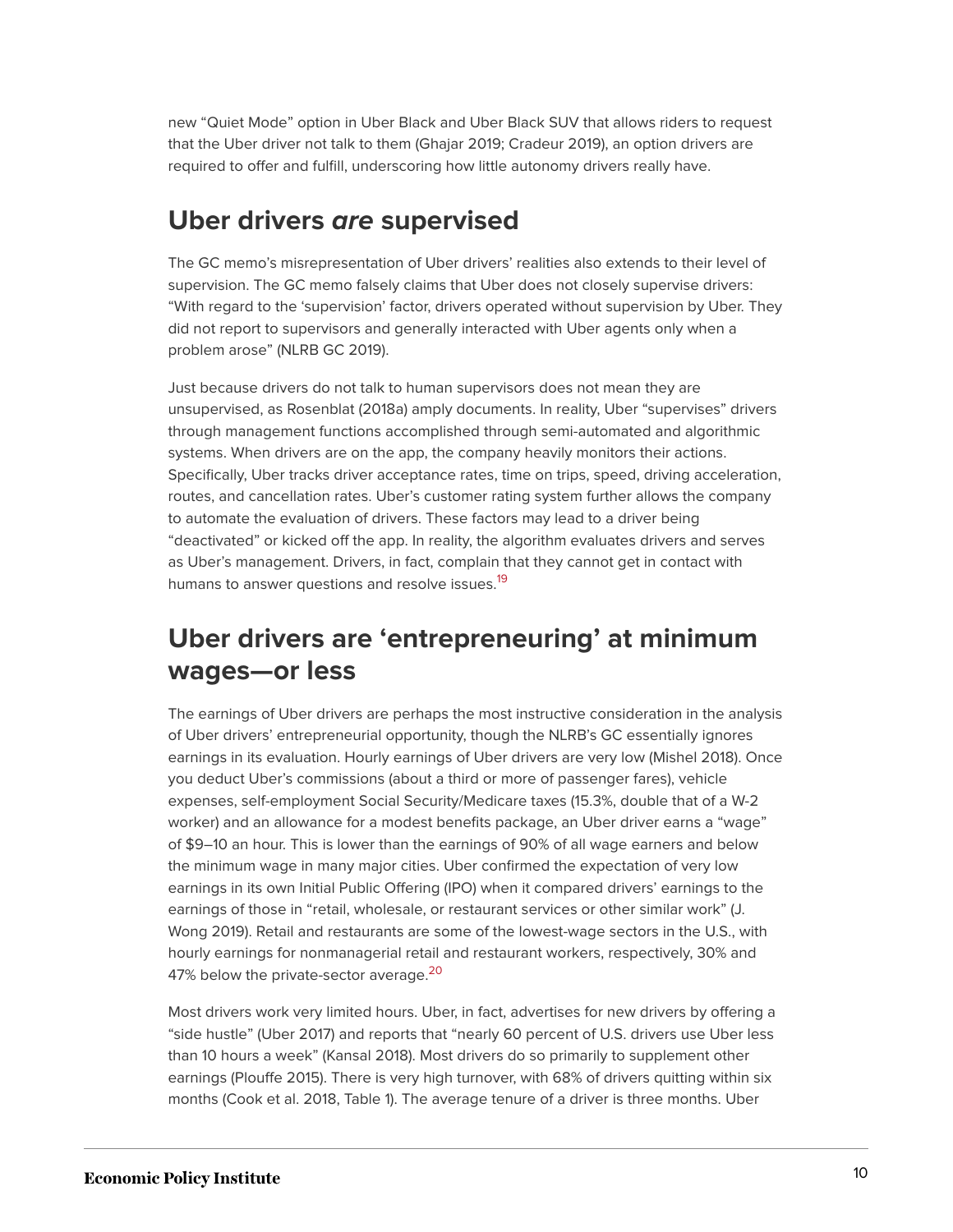driving does not appear to be a business opportunity in which people are growing remunerative small businesses. Not all Uber drivers have limited, part-time hours, however. There are many full-time Uber drivers (defined as driving more than 30 hours each week), and they provide nearly half of the overall rides provided by Uber (Chen et al. 2019).<sup>[21](#page-17-2)</sup>

### <span id="page-11-0"></span>**Uber's method of payment exerts control over drivers, further supporting a finding of employee status**

As the previous sections have shown, contrary to what the GC memo claims, Uber drivers are not entrepreneurs who control their work driving and act without supervision. Even when the GC memo's depiction of the realities of Uber driving comes closer to reality, the evidence is then discounted as unimportant.

<span id="page-11-1"></span>A prime example involves Uber's method of payment and its impact on driver classification. Traditionally, a flat fee method of payment supports a finding of independent contractor status, whereas a commission-based method of payment supports a finding of employee status.<sup>[22](#page-17-3)</sup> The rationale is that in a flat fee arrangement, it can be inferred that the putative employer company has little motivation to exert control over drivers—as the cost to the company remains the same regardless of how drivers operate. Conversely, a commission-based arrangement creates an inference that the company has reason to exert control over drivers—company profits depend on it.

The GC describes Uber's payment arrangement as the company retaining "a percentage of fares paid by riders rather than charging drivers a flat fee for the opportunity to use the App." However, while the GC memo essentially describes Uber's payment arrangement as commission-based, it simply disregards these considerations and concludes that "the inferences behind the method-of-payment analysis may be overcome by the facts of a particular case. This is such a particular case" (NLRB GC 2019).

Contrary to the GC's description, Uber's current method of payment is neither a flat fee nor a pure commission-based model. Uber uses a system of "up-front pricing" in which the company charges riders a predetermined rate based on what the company estimates the trip should cost. But drivers are paid based on the actual miles and minutes of the trip. So Uber may charge a rider \$75 for a trip for which a driver earns \$30. The transactions are not transparent, at least not to the drivers who rely on information provided though the app and who are not informed in advance of the trip what passengers pay. So, drivers have no way of knowing in advance of committing to the ride the sometimes wide discrepancies between their earnings and the fares the company charges for a particular trip. [23](#page-17-4)

<span id="page-11-2"></span>The GC memo does not get the facts of this payment system right in the memo, though it is correct in likening Uber's method of payment more to a commission-based system than a flat-fee arrangement. While Uber uses neither an exclusively flat fee nor a commissionbased payment system, the company clearly retains a financial incentive to control drivers.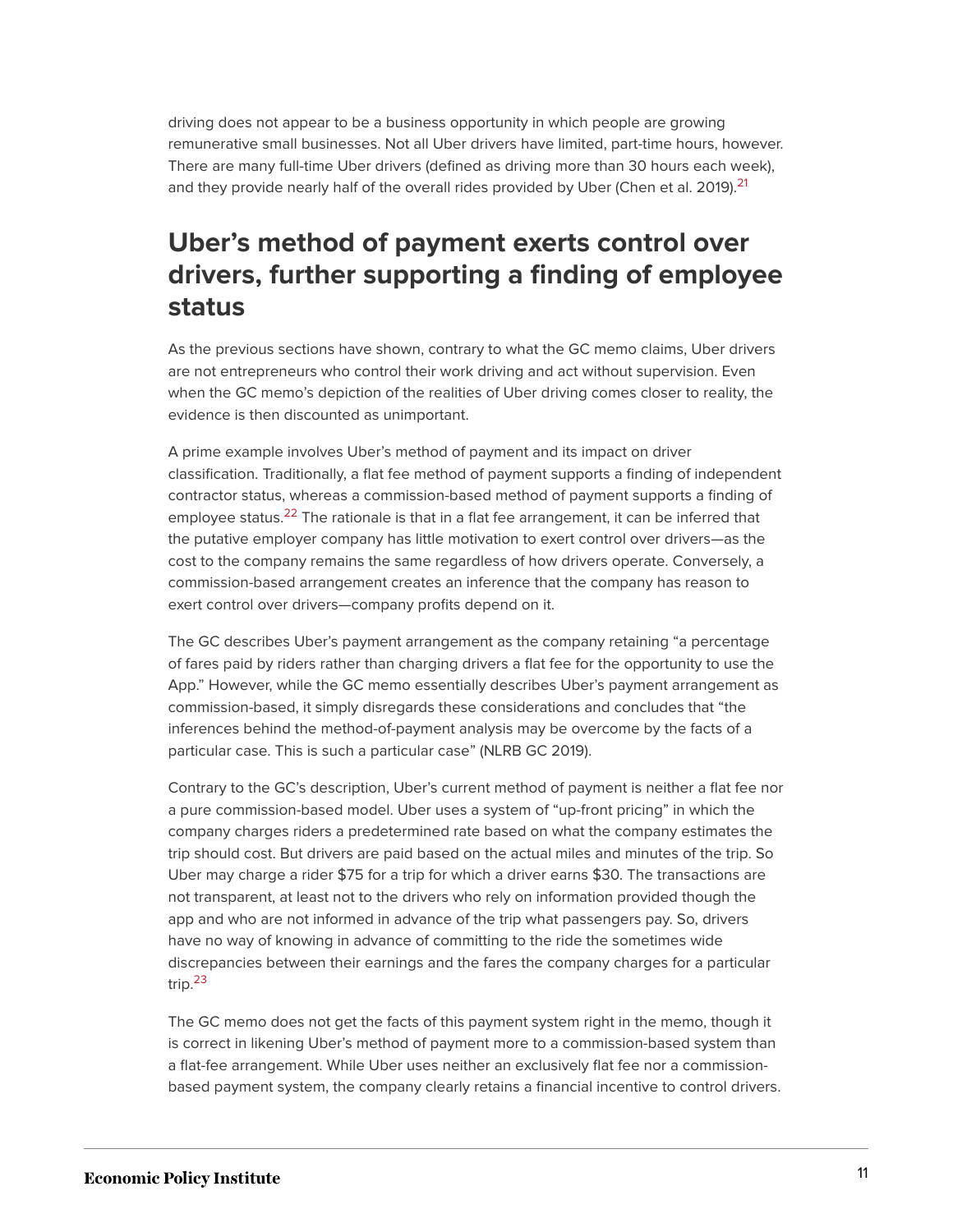Uber's upfront pricing creates a system in which the company has a financial stake in each trip. The company wants to be sure that the fare charged is more than the driver is paid—and it is free to push the limits. In reality, the formula Uber uses to calculate a driver's earnings is a means of control over drivers. Consider that if a driver takes longer than Uber calculates she should on a given trip, the formula used to calculate her earnings from the trip reduces her pay.

And Uber's bonuses and promotions give the company additional ways of controlling the way drivers drive and their work schedules. The company provides wage "promotions" for some drivers. Dependent on the driver's city, the promotions include a cash award for driving a set number of trips or "boost" fares—higher fares in certain locations during busy times of the day (Uber 2019b). And the company has announced that it would offer "bonuses" ranging from \$100 to \$10,000 to long-serving drivers (Streitfeld 2019).

All of these considerations would be at the heart of a serious evaluation of Uber's method of payment and how it affects drivers' classification. Uber's method of payment points to drivers being covered employees.

#### **Freedom to earn does not overcome control issues**

The GC memo minimizes the importance of the realities of Uber driving—such as the methods of payment, the lack of driver control, and failure to have true entrepreneurial opportunity—by invoking driver freedom to choose how to earn:

Drivers' unlimited freedom to look elsewhere for better earnings also minimized the impact that certain other features of the Uber system would otherwise have on their entrepreneurial opportunity.

#### The GC memo expands on this and says:

On any given day, and, indeed, at any free moment, drivers could decide how best to serve their own economic objectives: by accepting ride requests through the App, working for a competing ride-share service, or pursuing a different venture altogether. (NLRB GC 2019)

So according to the GC, even though, in reality, Uber exerts key control over earnings obtained "by accepting ride requests through the App," the fact that drivers can work "for a competing ride-share service" or pursue "a different venture altogether" somehow makes Uber's control irrelevant. This reasoning stands in stark contrast to the Restatement of the Law, Employment Law, which posits, "The key question is whether a service provider functions as an independent business while performing services on the principal's behalf" (Estreicher et al. 2015). This suggests that the key question with regard to Uber driver classification is how a driver relates to Uber and not whether the driver can turn on the Lyft app or start a new venture.

One can only respond to the GC's logic with a combination of bemusement and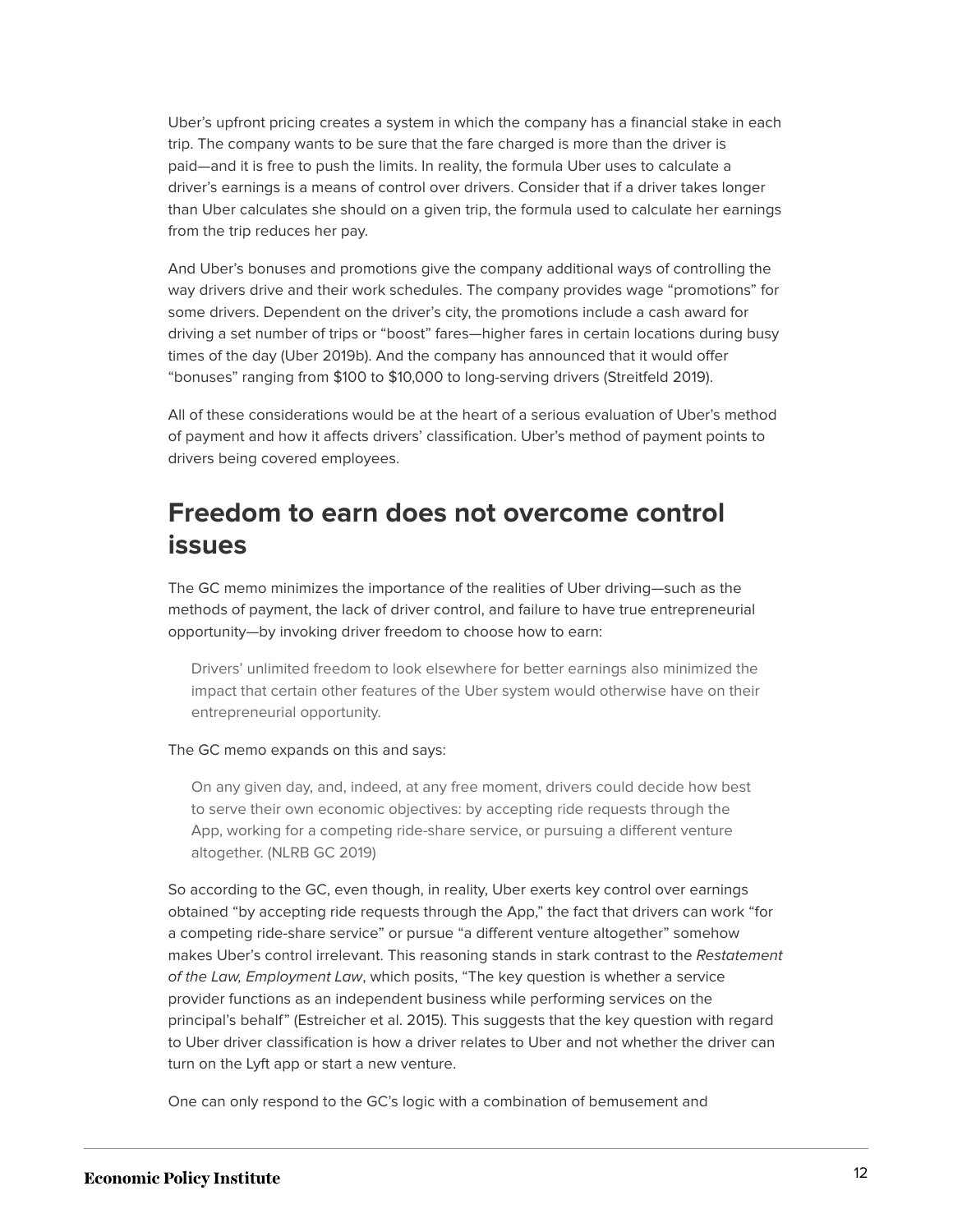<span id="page-13-0"></span>bewilderment. The matter under discussion is whether Uber drivers should be considered employees of Uber with NLRA rights or be considered contractors obtaining business through the Uber app. How exactly does the opportunity to drive for Lyft or to pursue some self-employment activity affect this determination? Setting aside actual limits on driving for competitors,<sup>[24](#page-17-5)</sup> common sense dictates that the freedom to pursue other earnings opportunities has no bearing on the determination of Uber driver work status except in one sense: If Uber could block a driver's ability to moonlight or seek her own business, then this would weigh in favor of that driver being considered an employee rather than an independent contractor. However, simply having the freedom to moonlight (i.e., drive for Lyft) or start a business does not in itself make someone an independent contractor, or even put them in a gray area. After all, every part-time worker in a job covered by the NLRA that does not have a noncompete agreement has a similar freedom to moonlight or to purse "a different venture" beyond his or her regular job. If one accepts the GC's logic, then nearly all part-time wage earners covered by the NLRA would be deemed to have "significant control over their earnings" and not be subject to their employer's control and, therefore, likely to be considered an independent contractor.

### **The GC's argument about Uber contracts and lack of access to benefits also does not hold up under scrutiny**

The GC argues that "both parties understood their relationship to be one of independent contractors" because the "drivers' contracts explicitly characterized the relationship this way." In reality, the Board and the courts have routinely held that these kinds of provisions are not legally dispositive and carry little weight in the employee–independent contractor analysis. Further, independent contractor misclassification is a persistent problem. A 2000 study commissioned by the U.S. Department of Labor found that between 10% and 30% of audited employers misclassified workers and that up to 95% of workers who claimed they were misclassified as independent contractors were reclassified as employees following review (Planmatics 2000). To argue that agreeing to be misclassified would support a determination that the worker is an employee under the NLRA demonstrates a fundamental lack of understanding of workplace realities. In reality, agreements like Uber's are "contracts of adhesion," which afford workers no opportunity or leverage to negotiate over provisions or to object to contractual language, even if that language conflicts with controlling law. Consider that in California, nearly 20% of all workers are subject to noncompete agreements, despite the fact that, with limited exceptions, noncompetes are not enforced in that state (U.S. Treasury 2016).

Additionally, the GC memo states that the fact that Uber provided drivers "no benefits, paid leave, or holiday pay" supports independent-contractor status. This assertion reveals a similar lack of awareness of the modern workplace. Consider that over a quarter of all private-industry workers lack access to employer-sponsored health care benefits (BLS-EBS 2018a). Further, nearly a third of all private-industry workers do not have access to a single day of paid sick leave (BLS-EBS 2018b). To imply that a corporation's unwillingness to provide its workers with access to benefits means that those workers can be classified as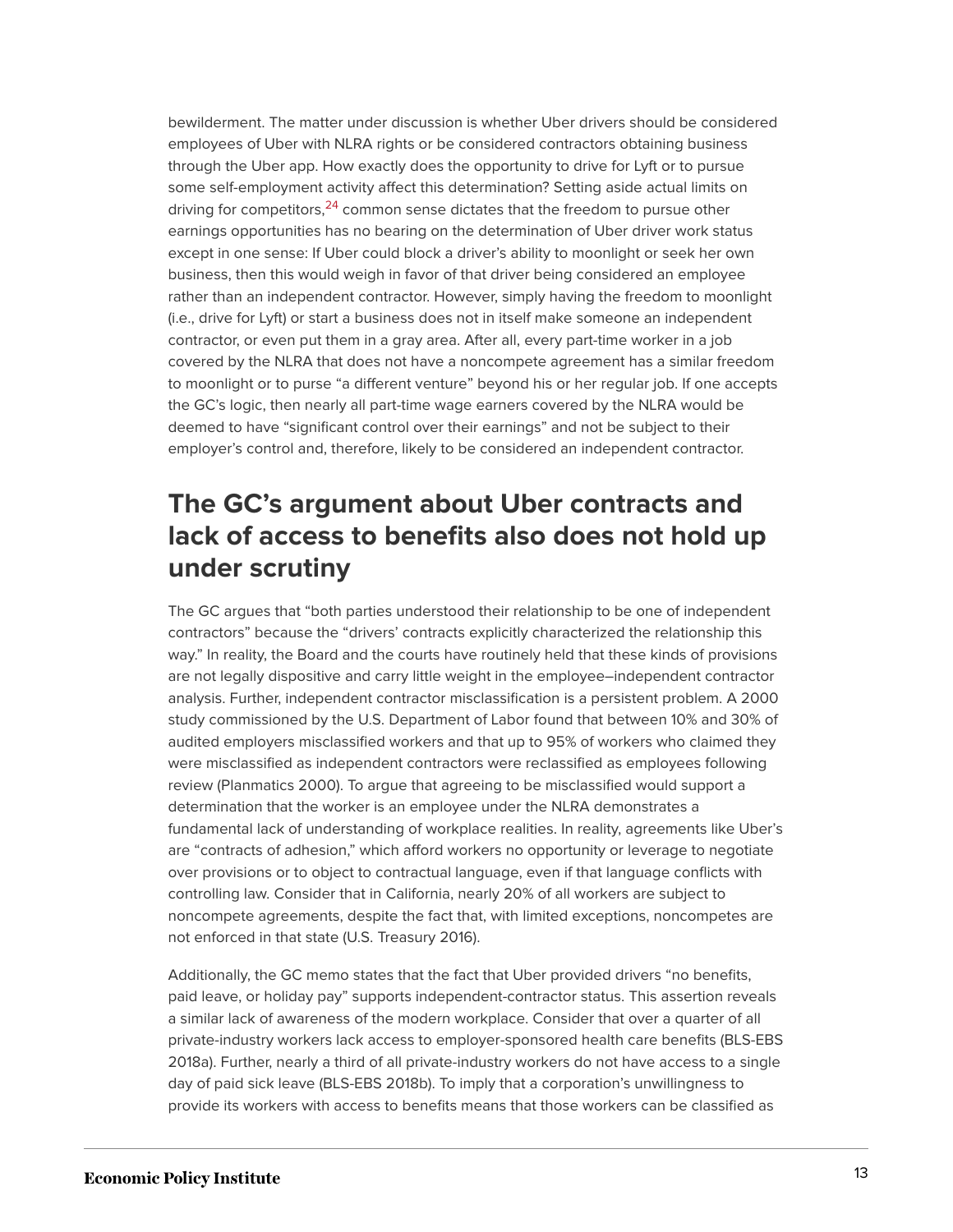independent contractors ignores the reality of the modern workplace. Again and again, the GC gives undue weight to considerations unsupported by the facts to reject an accurate analysis of Uber drivers' realities and how they reflect employee status.

### <span id="page-14-0"></span>**Conclusion**

The GC memo gets the realities of driving for Uber wrong. In reality, Uber drivers do not experience entrepreneurial opportunity. Drivers have no control over the fares Uber charges passengers. Drivers have no ability to grow their business through marketing strategies or subcontracting. In fact, academic research co-authored by Uber's chief economist demonstrates that drivers have very limited ability to improve their own earnings. Uber monitors drivers while they are on the app and penalizes them for being selective in accepting rides or for taking a route different from Uber's determined route. Uber supervises drivers through algorithmic controls, including an automated passenger rating system that has meaningful consequences for drivers—including potential deactivation from the app.

The GC memo has little to do with reality—or with meaningful legal analysis. Instead, the memo is the NLRB chief prosecutor's adoption of a dangerous political argument that companies like Uber have long been making. The argument is that Uber and other digital companies should not have to operate in the world of workplace rules and regulations by virtue of the digital landscape they occupy. These companies want policymakers to focus on the technology they commercialize as opposed to the services they provide. These services—whether rides, errands, or household help—are provided by working men and women whose experience of that work is no different from the experience of workers in the traditional economy; the only difference is that they are assigned the work via an app as opposed to a dispatcher. Like so many workers in the modern economy, the system in which these drivers work is rigged against them and in favor of a business model that relies on paying low wages and denying all responsibility for the workforce. The GC's advice memo is another example of this. Instead of conducting a fair, fact-based inquiry into the realities of Uber driving to determine if drivers are employees under the NLRA, the GC gets the facts wrong in favor of further rigging the system against workers.

#### About the authors

**Lawrence Mishel** is a distinguished fellow and former president of the Economic Policy Institute. He is the co-author of all 12 editions of The State of Working America. His articles have appeared in a variety of academic and nonacademic journals. His areas of research include labor economics, wage and income distribution, industrial relations, productivity growth, and the economics of education. He has a Ph.D. in economics from the University of Wisconsin at Madison.

**Celine McNicholas** is EPI's director of government affairs and labor counsel. An attorney, her current areas of work include a wide range of workers' rights issues, including labor and employment law, collective bargaining, and union organizing. Before joining EPI in 2017, McNicholas served as director of congressional and public affairs and as special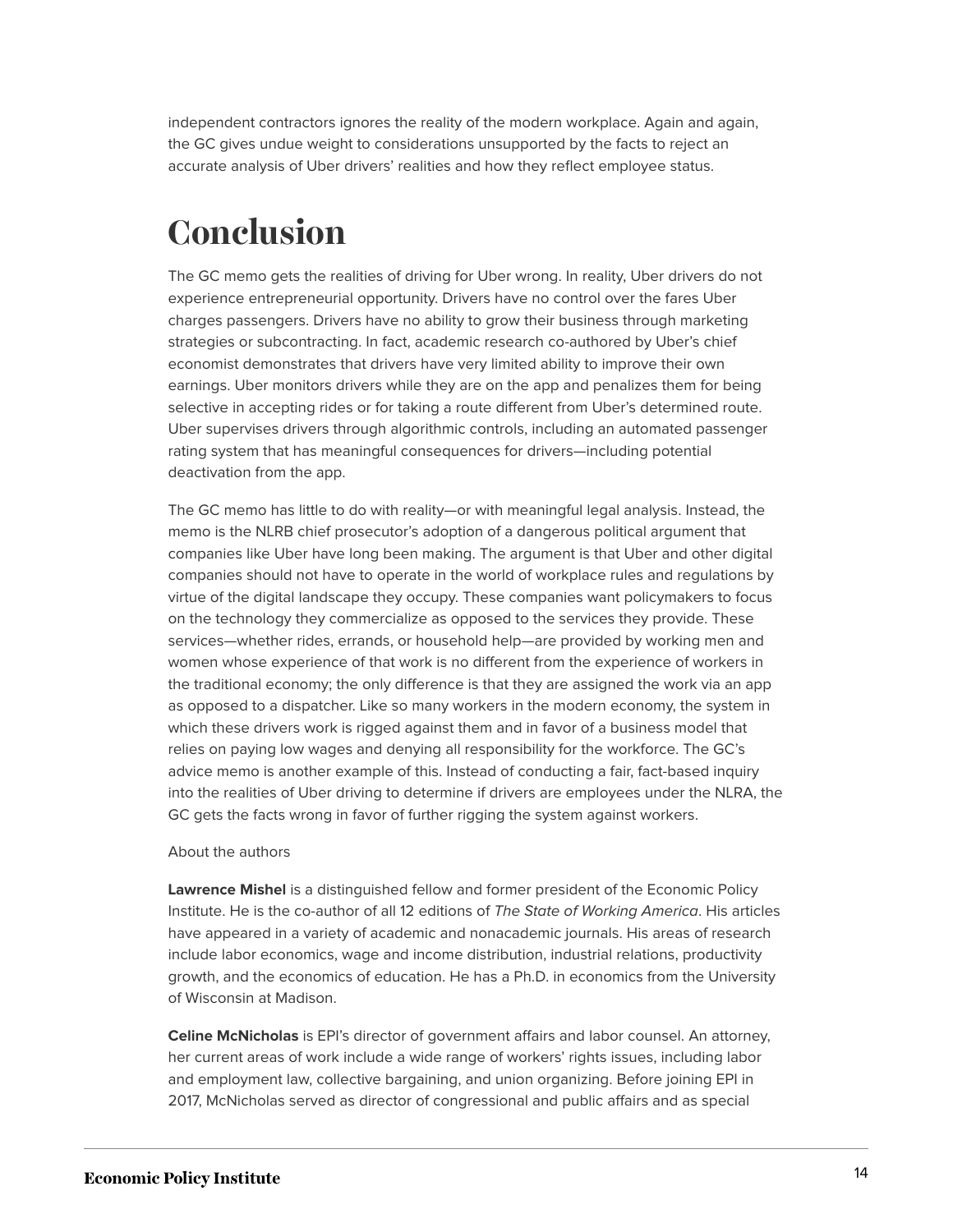counsel for the National Labor Relations Board (NLRB). She has a J.D. from Villanova University School of Law.

# <span id="page-15-0"></span>**Acknowledgments**

The authors thank Jennifer Abruzzo, Wilma Liebman, Lynn Rhinehart, Rebecca Smith, and Alex Rosenblat for comments on this report.

## <span id="page-15-1"></span>**Endnotes**

- <span id="page-15-2"></span>[1.](#page-3-2) 29 U.S.C. § 157.
- <span id="page-15-3"></span>[2.](#page-3-3) 29 U.S.C. § 152(3).
- <span id="page-15-4"></span>[3.](#page-3-4) In addition to collective bargaining rights under the NLRA, workers who are classified as employees enjoy protections under many other worker protection measures including minimum wage and overtime protections, unemployment insurance, and workers' compensation. And employers are responsible for payroll tax contributions that fund Social Security and Medicare. Independent contractors are not eligible for those benefits and protections and must pay all required taxes themselves.
- <span id="page-15-5"></span>[4.](#page-3-5) NLRB v. United Insurance Company of America, 390 U.S. 254 at 256 (1968); NLRB v. United Insurance Company of America, 390 U.S. 254 at 256 (1968); NLRB v. United Insurance Company of America, 390 U.S. 254 at 256 (1968); NLRB v. United Insurance Company of America, 390 U.S. 254 at 256 (1968); NLRB v. United Insurance Company of America, 390 U.S. 254 at 256 (1968).
- <span id="page-15-6"></span>[5.](#page-3-6) NLRB v. United Insurance Company of America, 390 U.S. 254 at 258 (1968).
- <span id="page-15-7"></span>[6.](#page-3-7) NLRB v. United Insurance Company of America, 390 U.S. 254 at 258 (1968).
- <span id="page-15-8"></span>[7.](#page-3-8) The common-law factors include, inter alia, "the extent of control which, by the agreement, the master may exercise over the details of the work"; "the kind of occupation"; whether the worker "supplies the instrumentalities, tools, and the place of work"; "the method of payment, whether by the time or by the job"; whether "the work is a part of the regular business of the employer"; and the intent of the parties. The multifactor test is, in lay terms, the employer's right to direct how, where, and when a worker does her job.
- <span id="page-15-9"></span>[8.](#page-4-1) FedEx Home Delivery v. NLRB, 563 F.3d 492, 497 (D.C. Cir. 2009), quoting Corporate Express Delivery Systems v. NLRB, 292 F.3d 777, 780 (D.C. Cir. 2002).
- <span id="page-15-10"></span>[9.](#page-4-2) FedEx Home Delivery v. NLRB, 563 F.3d 492, 497 (D.C. Cir. 2009), quoting Corporate Express Delivery Systems v. NLRB, 292 F.3d 777, 780 (D.C. Cir. 2002). The dissent pointed out flaws in this approach and noted that the majority was wrong in its review of the NLRB's case law on this issue. Specifically, the NLRB had not found "control" to be an "animating principle" in the evaluation of worker classification. Further, the dissent emphasized the factual finding that there was "little room for the contractors to influence their income through their own efforts or ingenuity" and that any abstract "rights" to make entrepreneurial decisions, like the use of trucks for shippers other than FedEx or the sale of a route for profit, were in practice prevented.
- <span id="page-15-11"></span>[10.](#page-4-3) FedEx Home Delivery, 361 NLRB 610 (2014).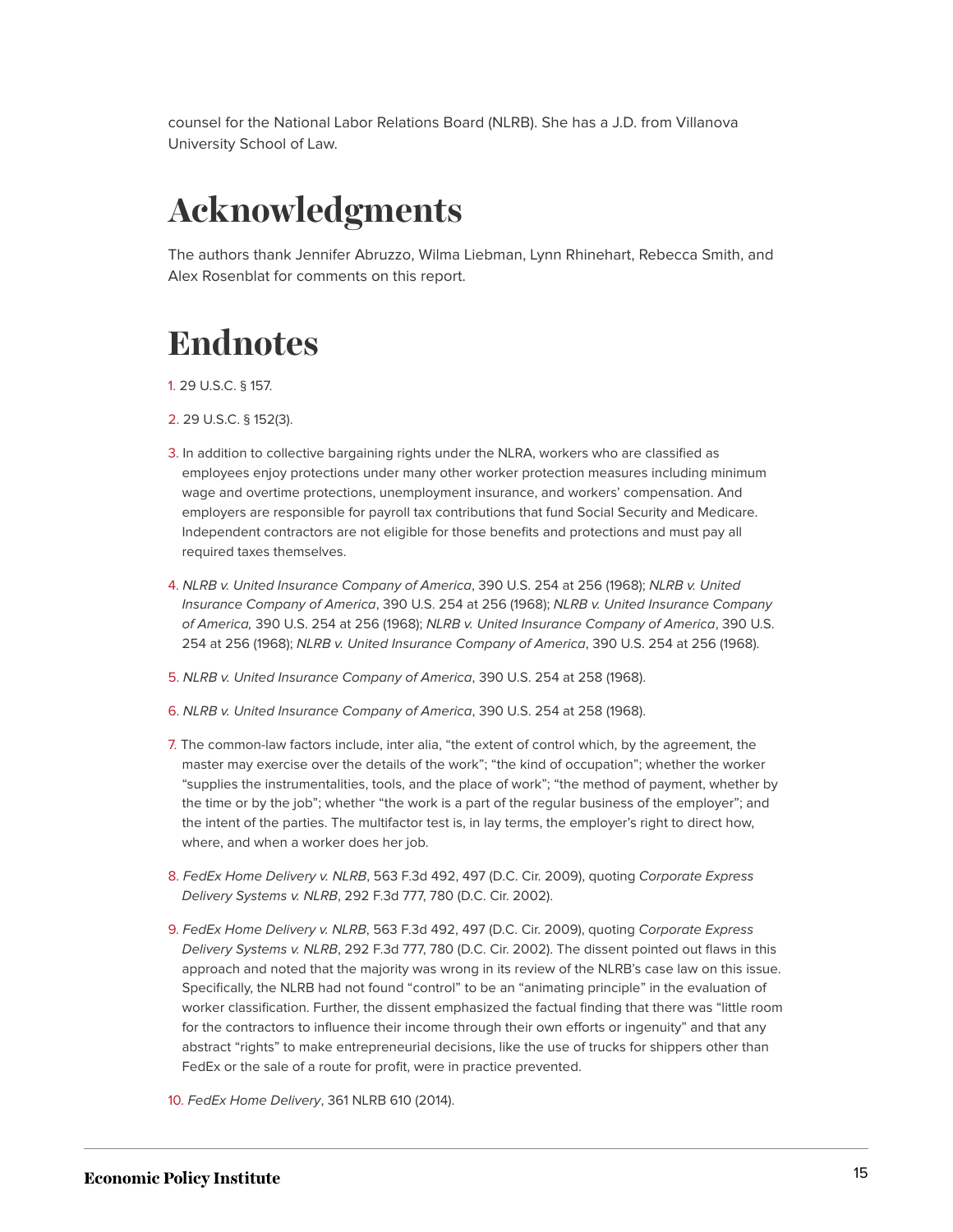- <span id="page-16-0"></span>[11.](#page-4-4) FedEx Home Delivery v. NLRB, 849 F.3d 1123 (D.C. Cir. 2017).
- <span id="page-16-1"></span>[12.](#page-5-1) In a legal challenge to drivers' classification in the United Kingdom for unemployment insurance purposes, an employment tribunal (Aslam v. Uber BV) concluded, "The notion that Uber in London is a mosaic of 30,000 small businesses linked by a common 'platform' is to our minds faintly ridiculous. In each case, the 'business' consists of a man with a car seeking to make a living by driving it. [Uber representative] Ms. Bertram spoke of Uber assisting the drivers to 'grow' their businesses, but no driver is in a position to do anything of the kind, unless growing his business simply means spending more hours at the wheel." The tribunal's analysis documents the realities of Uber driving and, among other analyses, asks whether drivers have the ability to make the decisions that small business owners regularly make (U.K. Judiciary 2016, 90).
- <span id="page-16-2"></span>[13.](#page-6-0) The Uber Rasier Technology Services Agreement (last updated December 11, 2015), Section 2.2, "Provision of Transportation Services," states: "You shall not contact any Users or use any User's personal data for any reason other than for the purposes of fulfilling Transportation Services."
- <span id="page-16-3"></span>[14.](#page-8-0) Cook et al. (2018) provide data in their Table 1 showing average trips per week (29.83) and average hours per week (17.06): This implies drivers provide 1.75 trips per hour. Assuming a fulltime driver drives 40 hours each week, we can then convert the number of trips (the midpoint of the varying ranges) into hours driven, weeks driven, and months of driving experience.
- <span id="page-16-4"></span>[15.](#page-8-1) Cook et al. (2018) estimate the effects of experience (number of trips completed) on Uber driver earnings. They look at drivers at five different experience levels: less than 100 trips, 100–500, 500–1,000, 1,000–2,500, and more than 2,500. Being in the 100–500 trips range yields a 5.4% earnings bump over having completed less than 100 trips. We choose to assess the impact of experience by comparing those with more than 2,500 trips to those with 100–500 trips, discounting the initial bump as the driver learning the basics. This is measured as the difference between the coefficient (see Cook et al. 2018, Table 6, column (1)) on 2,500 trips (0.1391) and the coefficient on 100–500 trips (0.0530)—a difference of 0.0861. Because the dependent variable is log hourly earnings, we exponentiate 0.0861 and subtract 1.0 to obtain 9.0%. The more experienced Uber drivers (those with 2,500+ trips) are earning roughly 9.0% more than the less experienced drivers (those with 100–500 trips).
- <span id="page-16-5"></span>[16.](#page-8-2) As the bank notes on its Wage Growth Tracker page, "The Atlanta Fed's Wage Growth Tracker is a measure of the nominal wage growth of individuals. It is constructed using microdata from the Current Population Survey (CPS), and is the median percent change in the hourly wage of individuals observed 12 months apart. Our measure is based on methodology developed by colleagues at the San Francisco Fed….The methodology is broadly similar to that used by Daly, Hobjin, and Wiles (2012). The earnings data are for wage and salary earners, and refer to an individual's main job (earnings data are not collected for self-employed people). Earnings are pretax and before other deductions. The Census Bureau reports earnings on either a per-hour or a per-week basis. We convert weekly earnings to hourly by dividing usual weekly earnings by usual weekly hours or actual hours if usual hours is missing" (Federal Reserve Bank of Atlanta 2019b).
- <span id="page-16-6"></span>[17.](#page-8-3) This can be seen by comparing the results in Cook et al. 2018, Table 6, column (4)—in which location and hours of work are controls—with the results in column (1).
- <span id="page-16-7"></span>[18.](#page-8-4) The impact of "where" to drive can be seen in the difference in the earnings of those with more than 2,500 trips versus those with 100–500 trips, comparing the results in column (1) versus column (2) and column (3) versus column (4) in Cook et al. 2018, Table 6.
- <span id="page-16-8"></span>[19.](#page-10-0) A quick perusal of the blog [www.rideshareguy.com](http://www.rideshareguy.com/) reveals these and other common complaints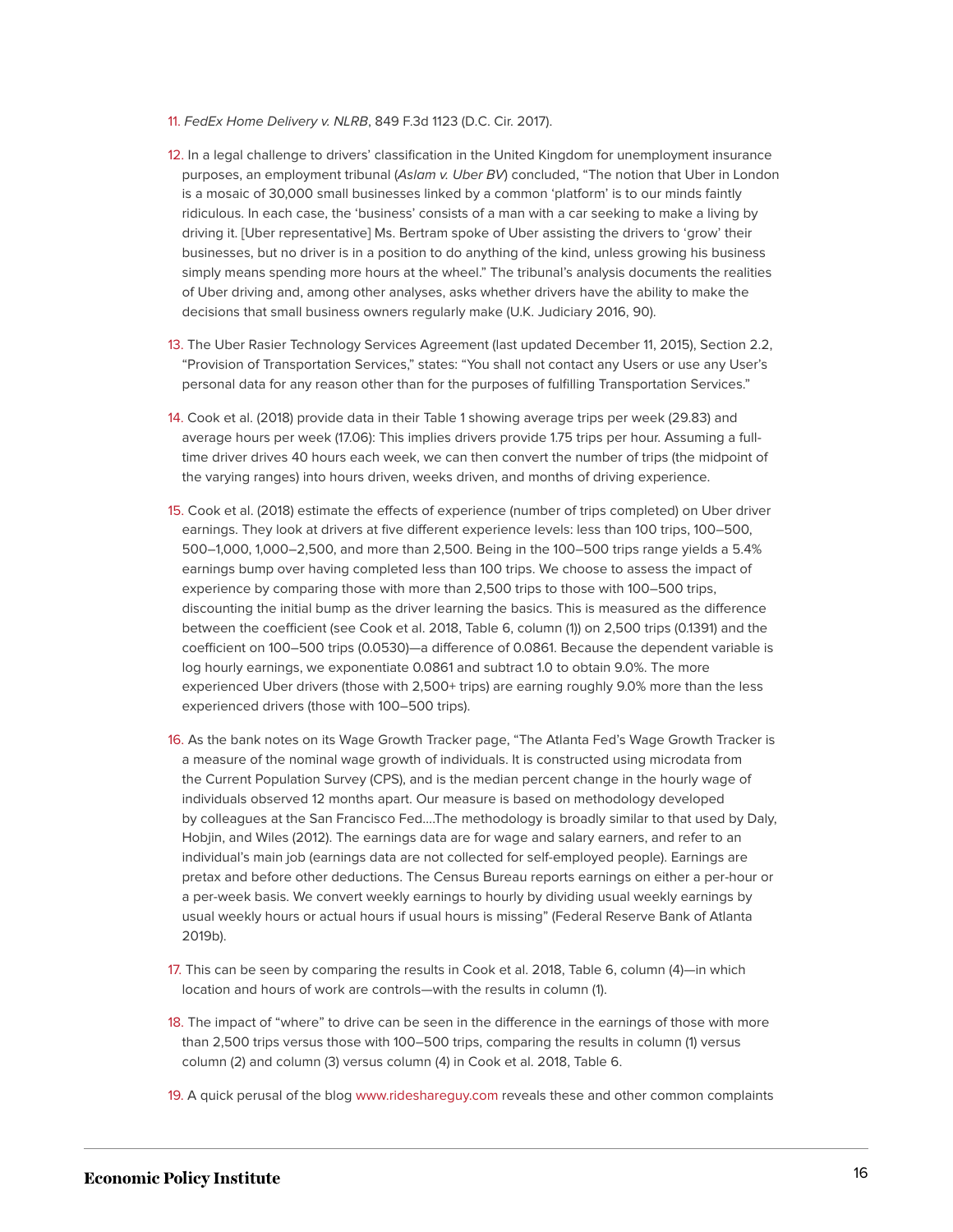by Uber drivers.

- <span id="page-17-1"></span>[20.](#page-10-1) Calculations are for average hourly earnings of production/nonsupervisory workers from Bureau of Labor Statistics establishment payroll data for February 2019 (BLS-CES 2019).
- <span id="page-17-2"></span>[21.](#page-11-0) Table 1 in Chen et al. 2019 provides data on the share of driver-weeks by weekly hours driven (0, 1–4, 5–12, 13–20, 21–30, 31–40, 41+) by "active drivers," those who provided rides for at least one hour in at least 16 of the 36 weeks in which data were collected, during the period from September 2015 to April 2016. These data can be used to derive the total number of hours driven by each hours group (using the midpoint of each range, and assigning the zero hours group at zero hours) and, accordingly, the share of total hours driven by each hours group. Doing so indicates that those driving at least 31 hours each week provided 45.6% of all hours.
- <span id="page-17-3"></span>[22.](#page-11-1) See Restatement (Second) of Agency §220(2)(g).
- <span id="page-17-4"></span>[23.](#page-11-2) Uber does show drivers what passengers paid in the drivers' earnings stubs.
- <span id="page-17-5"></span>[24.](#page-13-0) Lyft has apparently decided to directly interfere with its drivers' "freedom to earn" by blocking the use of the third party switching app, Mystro, which lets "drivers drive for both Uber and Lyft automatically" and safely by setting preferences and auto accepting rides, closing out the other app so drivers can focus on their current fare. See Gibbins 2019, which describes how switching apps work: "Simply put, switching apps like Mystro let drivers drive for both Uber and Lyft automatically and they let drivers set terms for preference as far as which app they'd prefer to accept rides from, as well as auto accepting rides and closing out the other app so drivers can focus on what they need to be doing—driving safely. The driver can even tell the app to reject any passenger request under a certain rating. But one thing we've been surprised by is how many drivers like using Mystro purely for the safety aspect, since without it, you have to manually accept/reject trips that could come in while driving 45 mph down the street."

### <span id="page-17-0"></span>**References**

Bureau of Labor Statistics, Current Employment Statistics (BLS-CES). 2019. "Table B-3a. Establishment Data: Average Hourly and Weekly Earnings of All Employees on Private Nonfarm Payrolls by Industry Sector, Seasonally Adjusted." Last modified May 3, 2019.

Bureau of Labor Statistics, Employee Benefits Survey (BLS-EBS). 2018a. "[Table 9. Healthcare](https://www.bls.gov/ncs/ebs/benefits/2018/ownership/private/table09a.pdf) [Benefits: Access, Participation, and Take-Up Rates, Private Industry Workers, March 2018](https://www.bls.gov/ncs/ebs/benefits/2018/ownership/private/table09a.pdf)."

Bureau of Labor Statistics, Employee Benefits Survey (BLS-EBS). 2018b. ["Table 32. Leave Benefits:](https://www.bls.gov/ncs/ebs/benefits/2018/ownership/private/table32a.htm) [Access, Private Industry Workers, March 2018.](https://www.bls.gov/ncs/ebs/benefits/2018/ownership/private/table32a.htm)"

Campbell, Alexia Fernández. 2019. "[Google Employees Fought for Their Right to Sue the](https://www.vox.com/technology/2019/2/22/18236172/mandatory-forced-arbitration-google-employees) [Company—and Won](https://www.vox.com/technology/2019/2/22/18236172/mandatory-forced-arbitration-google-employees)." Vox, February 22, 2019.

Chen, M. Keith, Judith A. Chevalier, Peter E. Rossi, and Emily Oehlsen. 2019. "[The Value of Flexible](https://www.nber.org/papers/w23296) [Work: Evidence from Uber Drivers](https://www.nber.org/papers/w23296)." NBER Working Paper no. 23296, revised June 2019.

Cook, Cody, Rebecca Diamond, Jonathan Hall, John A. List, and Paul Oyer. 2018. [The Gender](https://www.nber.org/papers/w24732.pdf) [Earnings Gap in the Gig Economy: Evidence from over a Million Rideshare Drivers](https://www.nber.org/papers/w24732.pdf). NBER Working Paper no. 24732, June 2018.

Cradeur, Jay. 2019. "[Uber Tells Drivers to Shut Up with Quiet Mode"](https://therideshareguy.com/uber-tells-drivers-to-shut-up-with-quiet-mode/) (blog post). The Rideshare Guy, May 20, 2019.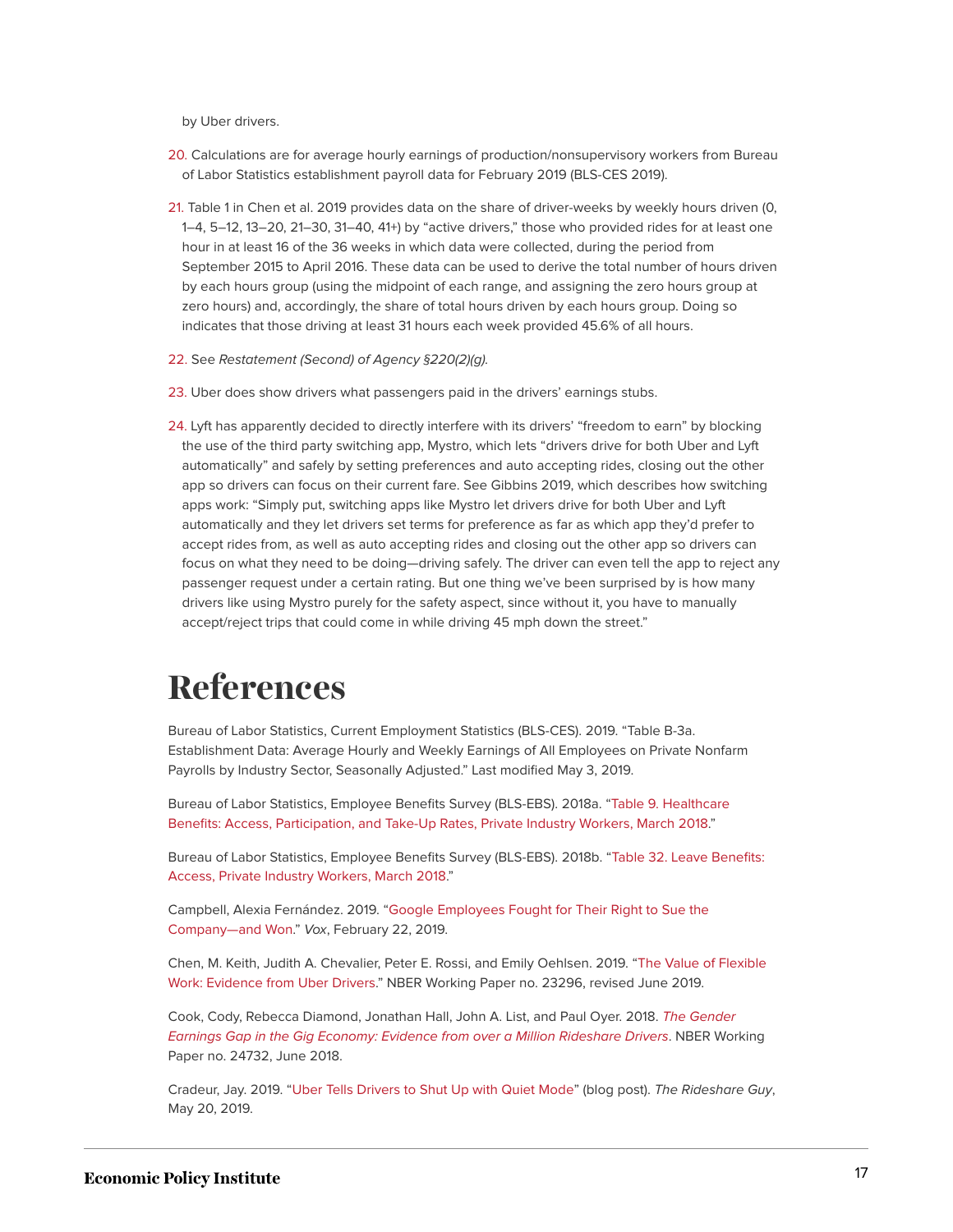Daly, Mary C., Bart Hobijn, and Theodore S. Wiles. 2012. "[Dissecting Aggregate Real Wage](http://www.frbsf.org/publications/economics/papers/2011/wp11-23bk.pdf) [Fluctuations: Individual Wage Growth and the Composition Effect.](http://www.frbsf.org/publications/economics/papers/2011/wp11-23bk.pdf)" Federal Reserve Bank of San Francisco Working Paper no. 2011-23, May 2012.

Estreicher, Samuel, Matthew T. Bodie, Michael C. Harper, and Stewart J. Schwab. 2015. Restatement of the Law, Employment Law. Philadelphia: The American Law Institute, 2015.

Federal Reserve Bank of Atlanta. 2019a. "[Wage Growth Tracker](https://www.frbatlanta.org/chcs/wage-growth-tracker.aspx?panel=4)" (data set). Accessed September 2019.

Federal Reserve Bank of Atlanta. 2019b. ["Wage Growth Tracker Methodology"](https://www.frbatlanta.org/chcs/wage-growth-tracker.aspx?panel=2) (web page). Accessed September 2019.

Ghajar, Aydin. 2019. ["Introducing an Enhanced Uber Black Experience.](https://www.uber.com/newsroom/introducing-an-enhanced-uber-black-experience/)" Uber Newsroom, May 15, 2019.

Gibbins, Paula. 2019. ["Why Is Lyft Blocking Third Party Apps Like Mystro?](https://therideshareguy.com/lyft-blocks-mystro/)" (blog post). The Rideshare Guy, August 7, 2019.

Kansal, Sachin. 2018. ["Another Step to Prevent Drowsy Driving](https://www.uber.com/newsroom/drowsydriving/)." Uber Newsroom, February 12, 2018.

Mishel, Lawrence. 2018. [Uber and the Labor Market: Uber Drivers' Compensation, Wages, and the](https://www.epi.org/publication/uber-and-the-labor-market-uber-drivers-compensation-wages-and-the-scale-of-uber-and-the-gig-economy/) [Scale of Uber and the Gig Economy](https://www.epi.org/publication/uber-and-the-labor-market-uber-drivers-compensation-wages-and-the-scale-of-uber-and-the-gig-economy/). Economic Policy Institute, May 2018.

National Employment Law Project (NELP). 2018. [Impact of the Fight for \\$15: \\$68 Billion in Raises, 22](https://s27147.pcdn.co/wp-content/uploads/Data-Brief-Impact-Fight-for-15-2018.pdf) [Million Workers](https://s27147.pcdn.co/wp-content/uploads/Data-Brief-Impact-Fight-for-15-2018.pdf) (data brief). November 2018.

National Labor Relations Board, Office of the General Counsel (NLRB GC). 2019. [Advice](http://src.bna.com/Ibt) [Memorandum, Subject: Uber Technologies Cases 13-CA-163062 et al.](http://src.bna.com/Ibt) April 16, 2019.

Planmatics, Inc. 2000. [Independent Contractors: Prevalence and Implications for Unemployment](https://wdr.doleta.gov/owsdrr/00-5/00-5.pdf) [Insurance Programs](https://wdr.doleta.gov/owsdrr/00-5/00-5.pdf). Report prepared for the U.S. Department of Labor Employment and Training Administration, February 2000.

Plouffe, David. 2015. ["Uber and the American Worker](https://medium.com/@davidplouffe/uber-and-the-american-worker-bdd499ec5323)." Medium, November 5, 2015.

Rhinehart, Lynn. 2019. "[Let's Not Forget Unions and Collective Action When Discussing Victories on](https://www.epi.org/blog/lets-not-forget-unions-and-collective-action-when-discussing-victories-on-workers-rights/) [Workers' Rights](https://www.epi.org/blog/lets-not-forget-unions-and-collective-action-when-discussing-victories-on-workers-rights/)." Working Economics Blog (Economic Policy Institute), February 11, 2019.

Rosenblat, Alex. 2016. ["The Truth About How Uber's App Manages Drivers.](https://hbr.org/2016/04/the-truth-about-how-ubers-app-manages-drivers)" Harvard Business Review, April 6, 2016.

Rosenblat, Alex. 2018a. Uberland: How Algorithms Are Rewriting the Rules of Work. Oakland, Calif.: Univ. of California Press.

Rosenblat, Alex. 2018b. "[When Your Boss Is an Algorithm](https://www.nytimes.com/2018/10/12/opinion/sunday/uber-driver-life.html)." New York Times, October 12, 2018.

Rosenblat, Alex, and Luke Stark. 2016. ["Algorithmic Labor and Information Asymmetries: A Case](https://ijoc.org/index.php/ijoc/article/view/4892/1739) [Study of Uber's Drivers](https://ijoc.org/index.php/ijoc/article/view/4892/1739)." International Journal of Communication 10 (2016): 3758–3784.

Streitfeld, David. 2019. "[He Has Driven for Uber Since 2012. He Makes About \\$40,000 a Year](https://www.nytimes.com/2019/04/12/technology/uber-driver-ipo.html)." New York Times, April 12, 2019.

Uber. 2017. "[Side Hustle: Earning](https://www.ispot.tv/ad/wOYe/uber-side-hustle-earning-song-by-saint-motel)" (TV commercial). Last aired September 24, 2017, viewable on iSpot.tv.